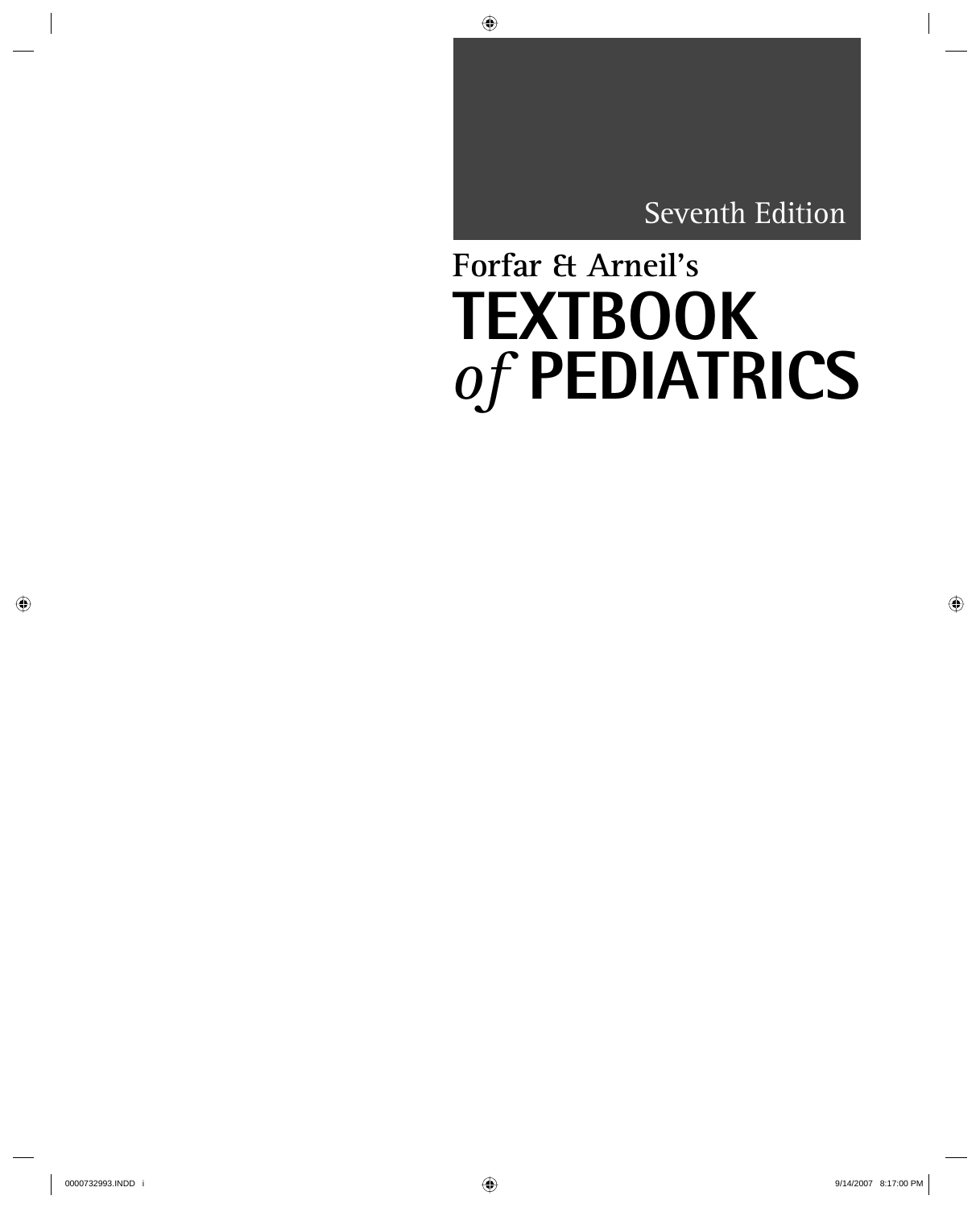*Commissioning Editor:* Pauline Graham *Development Editor:* Janice Urquhart *Project Manager:* Nancy Arnott *Design Direction:* Erik Bigland *Illustrators:* Tim Lougnhead, Richard Prime

 $\bigoplus$ 

 $\bigoplus$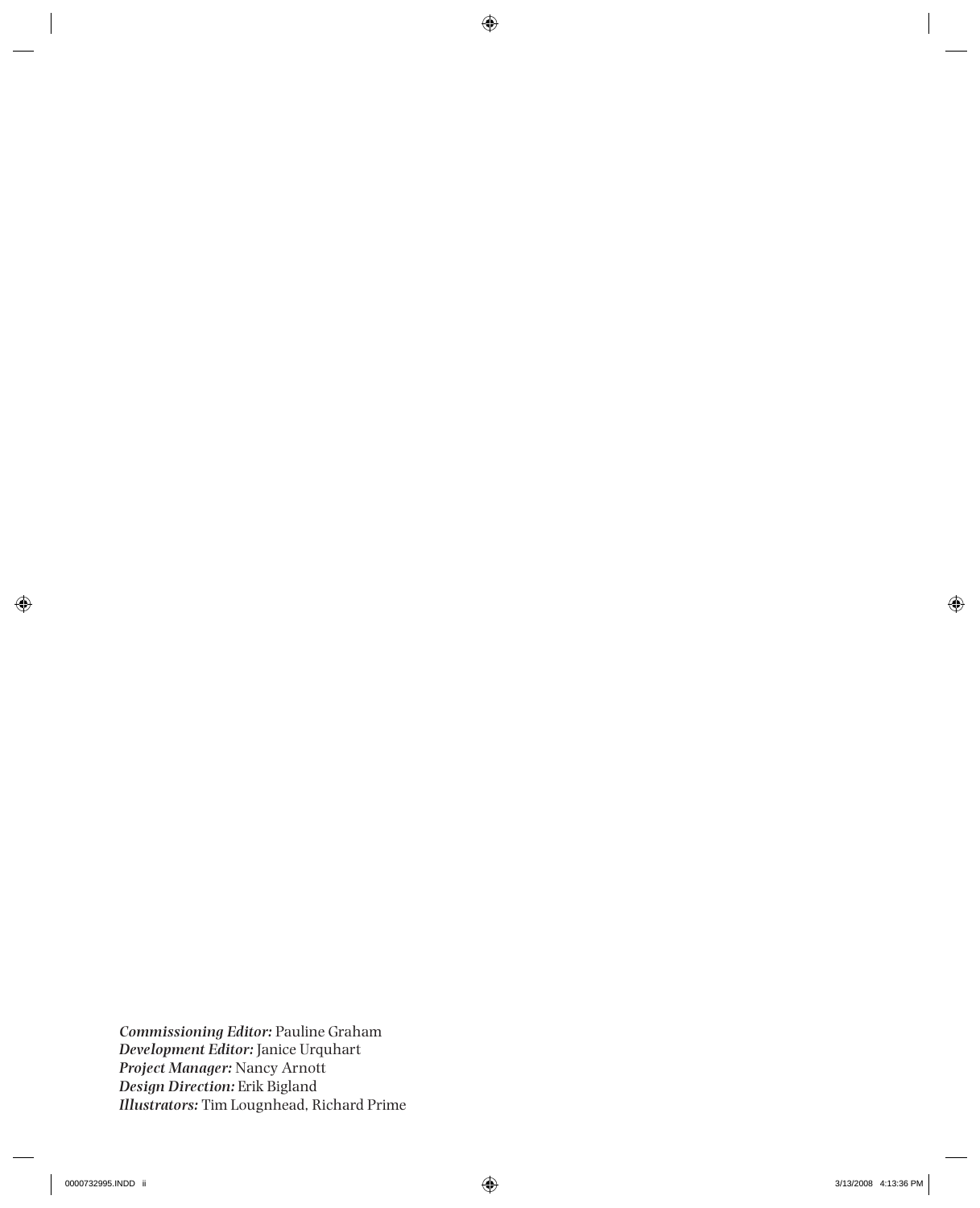# Seventh Edition

# **Forfar & Arneil's TEXTBOOK**  *of* **PEDIATRICS**

⊕

# *Edited by*

◈

**Neil McIntosh** DSc(Med) FRCP(Edin) FRCP(Lond) FRCPCH  *Professor of Child Life and Health, University of Edinburgh; Honorary Consultant Paediatrician, Lothian University Hospitals NHS Trust, Edinburgh, UK* 

Peter J. Helms MB BS PhD FRCP(Edin) FRCPCH

 *Professor of Child Health, University of Aberdeen, Aberdeen, UK* 

**Rosalind L. Smyth** MA MB BS MD FRCPCH F Med Sci

 *Brough Professor of Paediatric Medicine, University of Liverpool, Liverpool, UK* 

**Stuart Logan** MB ChB MSc(Epidemiology) MSc(politics) MRCP FRCPCH  *Professor of Paediatric Epidemiology; Director, Institute of Health Research, Peninsula Medical Service School, St Luke's Campus, Exeter, UK* 



Edinburgh London New York Oxford Philadelphia St Louis Sydney Toronto 2008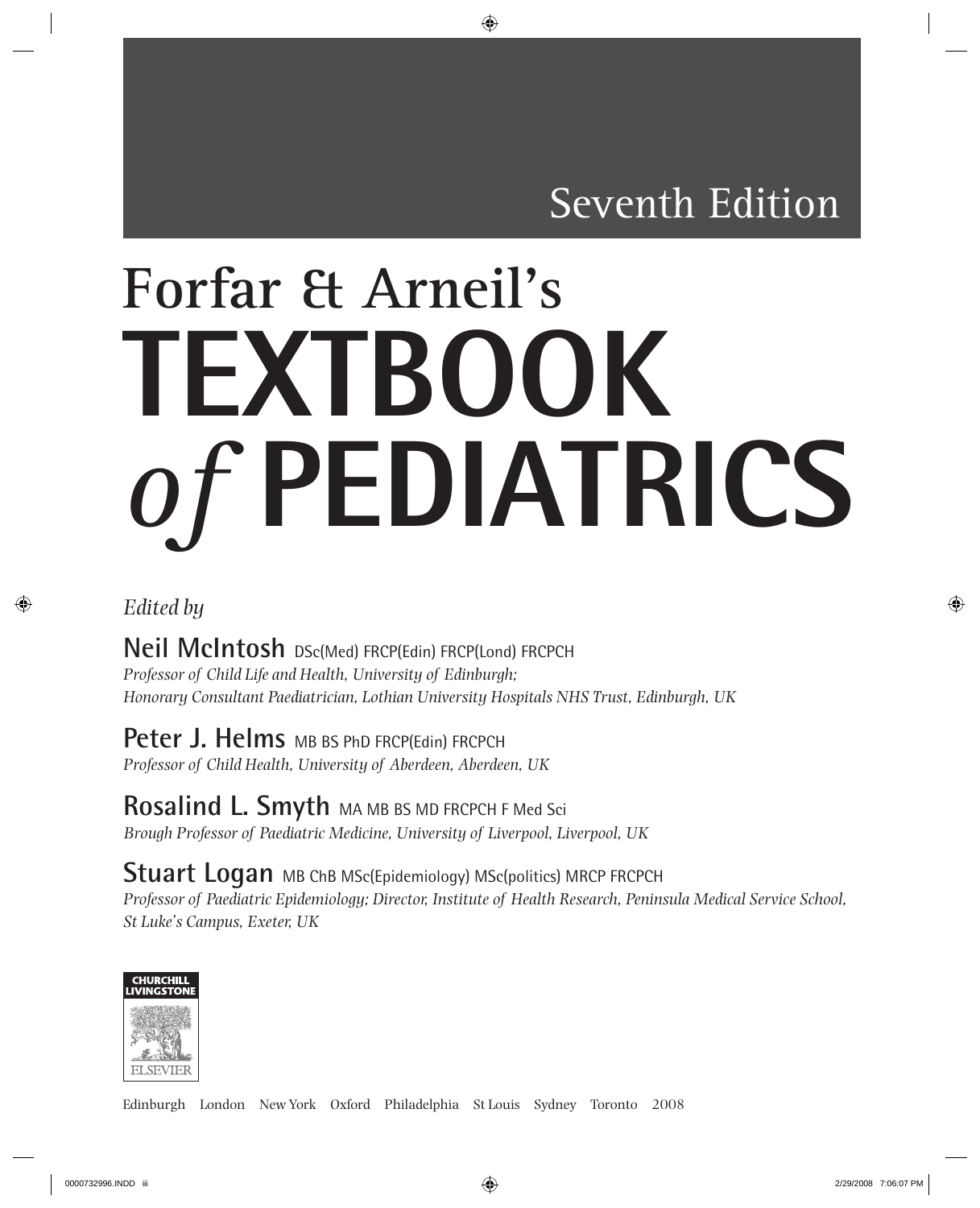

An imprint of Elsevier Limited

 © 2008, Elsevier Limited. All rights reserved. © 2003, Elsevier Limited.

 No part of this publication may be reproduced or transmitted in any form or by any means, electronic or mechanical, including photocopying, recording, or any information storage and retrieval system, without permission in writing from the publishers. Permissions may be sought directly from Elsevier's Rights Department: Phone: (+1) 215 239 3804 (US) or (+44) 1865 843830 (UK); fax: (+44) 1865 853333; e-mail: healthpermissions@elsevier.com. You may also complete your request on-line via the Elsevier website at http://www.elsevier.com/permissions.

⊕

 First edition 1973 Second edition 1978 Third edition 1984 Fourth edition 1992 Fifth edition 1998 Sixth edition 2003 Seventh edition 2008

 ISBN 978–0–443–10396–4 IE ISBN 978–0–443–10397–1

#### **British Library Cataloguing in Publication Data**

A catalogue record for this book is available from the British Library

#### **Library of Congress Cataloging in Publication Data**

A catalog record for this book is available from the Library of Congress

#### **Note**

◈

 Knowledge and best practice in this field are constantly changing. As new research and experience broaden our knowledge, changes in practice, treatment and drug therapy may become necessary or appropriate. Readers are advised to check the most current information provided (i) on procedures featured or (ii) by the manufacturer of each product to be administered, to verify the recommended dose or formula, the method and duration of administration, and contraindications. It is the responsibility of the practitioner, relying on their own experience and knowledge of the patient, to make diagnoses, to determine dosages and the best treatment for each individual patient, and to take all appropriate safety precautions. To the fullest extent of the law, neither the Publisher nor the Authors assumes any liability for any injury and/or damage to persons or property arising out or related to any use of the material contained in this book.  *The Publisher* 

**ELSEVIER** iournals and multimedia in the health sciences

www.elsevierhealth.com

Working together to grow libraries in developing countries www.elsevier.com | www.bookaid.org | www.sabre.org **ELSEVIER BOOK AID**<br>International Sabre Foundation

vour source for books.

Printed in China

The publisher's policy is to use **paper manufactured from sustainable forests** ⊕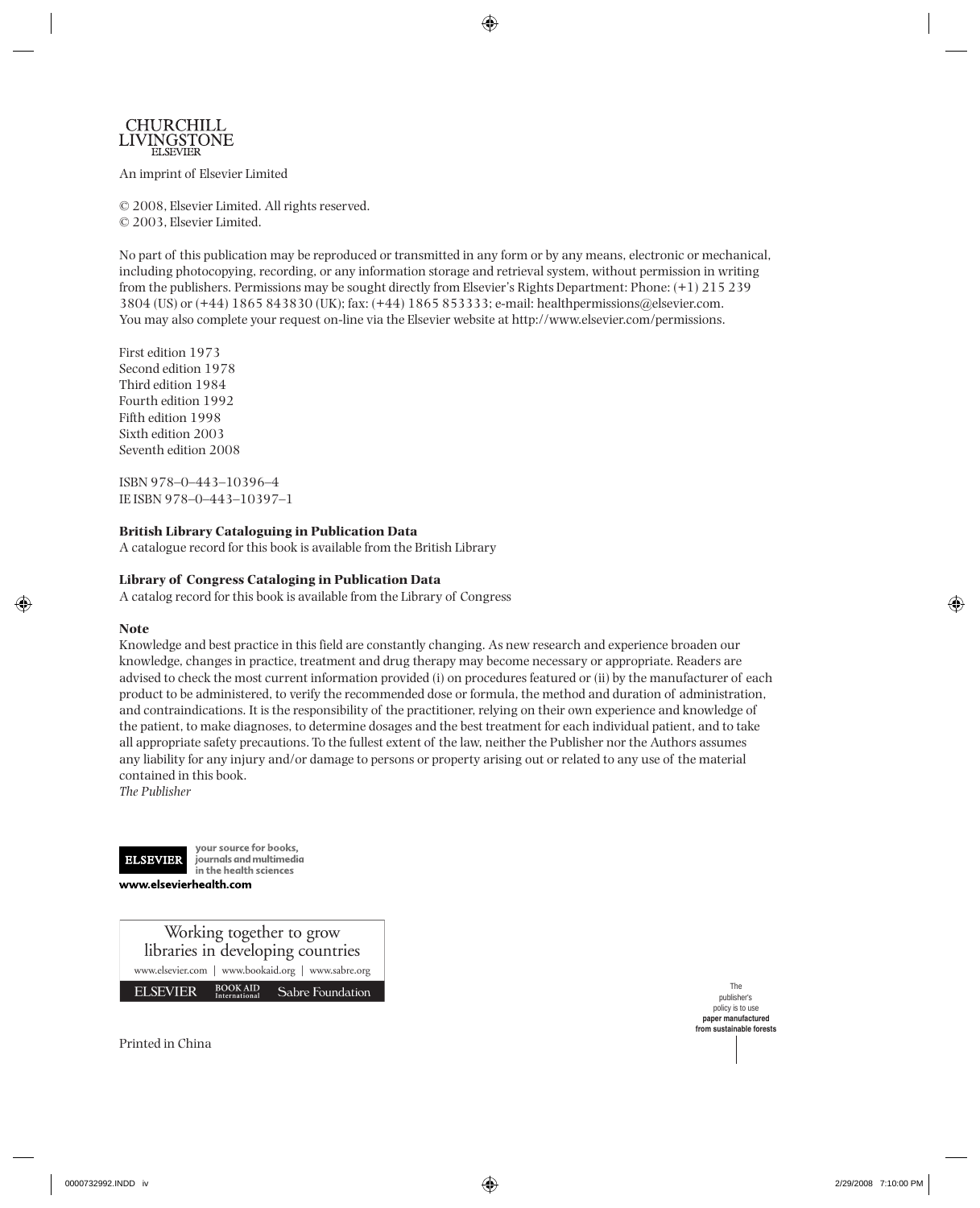# **Preface**

One of the most important developments in the  $21<sup>st</sup>$  century has been the acknowledgment that clinical practice should be embedded where possible in a sound evidence base. The editors of this new edition of *Forfar & Arneil's Textbook of Pediatrics* continue to set contributors the challenging task of ensuring that the statements and recommendations made are based on the most robust clinical research available. The objective assessment of evidence and the formulation of secure recommendations from the evidence are gathering pace. In Child Health the evidence base, with the possible exception of disciplines such as oncology and neonatology, is not as comprehensive or as well defined as we would wish. This edition of Forfar & Arneil continues to flag up the most important evidence sources for the content of each chapter. The whole book has been revised and updated and the chapter authors and editors again incorporate where possible secure evidence of therapy, diagnosis, etiology and prognosis. This evidence is incorporated into the individual chapters and in the chapter reference list is starred for easy reference. We believe that the result is the most comprehensive evidence-based general textbook of pediatrics available. Our ability to access best evidence has been greatly enhanced by the rapid advances of information technology and electronic

publishing and consequently another important new feature for this edition is a website of the text in which references listed in PUBMED can be accessed via the internet. We would like to acknowledge the outstanding contributions of the many individual authors and our chapter editors, without whom this ambitious project would not have been possible. It has been a great privilege to work with them. We would also like to thank our own secretaries for their unstinting help (Elaine Forbes, Flora Buthlay, Collette Lorne and Stella Taylor) and of course our respective families for sharing the burden with us.

As with previous editions the book is produced by the Elsevier Organization. There have been many highly professional people involved. We hope that this new 7th edition with its expanded formal evidence base will be well received by you, the reader, and become as trusted a friend and guide as have previous editions.

> Neil McIntosh Peter J. Helms Rosalind L. Smyth Stuart Logan

◈

⊕

◈

**v**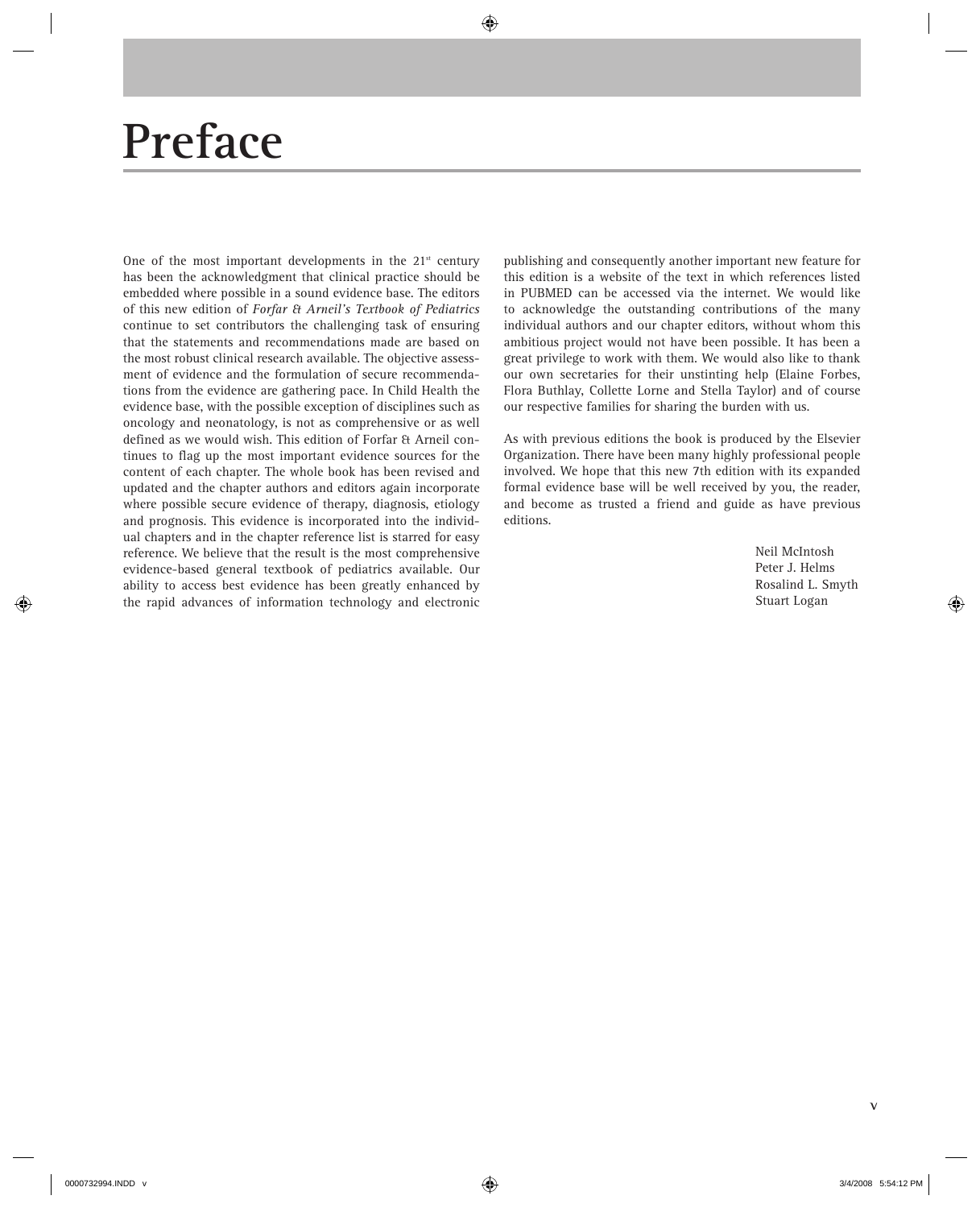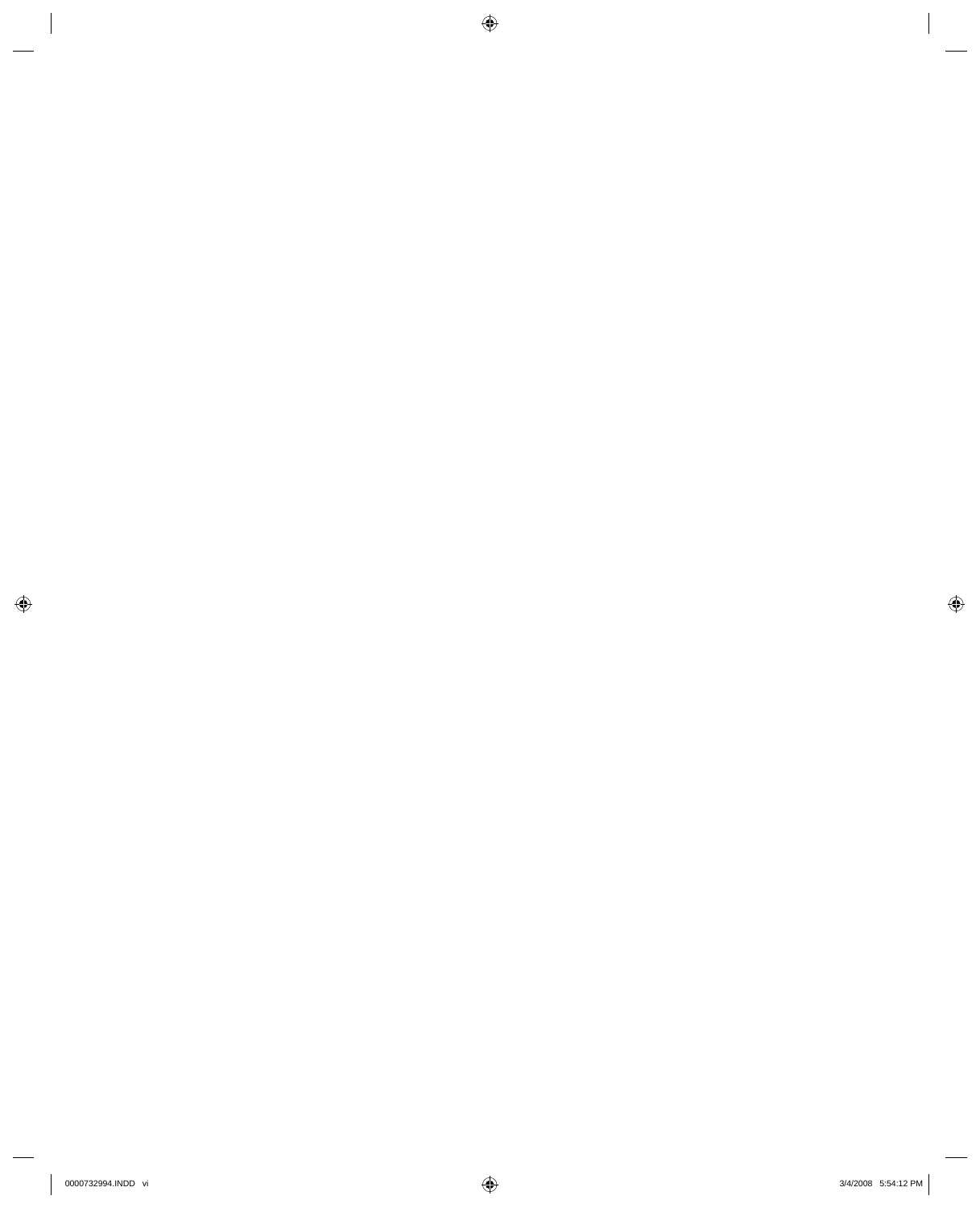# **Contents**

|   | Color plate section                                                                                                                                                                                                                    |
|---|----------------------------------------------------------------------------------------------------------------------------------------------------------------------------------------------------------------------------------------|
|   | Section 1                                                                                                                                                                                                                              |
|   | FOUNDATIONS OF HEALTH AND PRACTICE                                                                                                                                                                                                     |
| 1 | Evidence-based child health Rosalind L. Smyth 3<br>The practice of evidence-based medicine  4<br>How textbooks ensure that they are evidence based  6<br>Clinical evidence within the 7th edition of                                   |
| 2 | Epidemiology of childhood diseases Stuart Logan  11<br>Childhood mortality in the industrialized world 13<br>Population determinants of child health 16                                                                                |
| 3 | Healthcare delivery in resource limited settings<br>Drug supply - the pharmaceutical pipeline 22<br>Health delivery and the referral chain  23<br>Vertical, parallel or horizontal services? 23                                        |
| 4 | Preventive pediatrics Harry Campbell,<br>Contribution of health services to improving<br>Health promotion and disease prevention  28<br>A life course approach to disease prevention 29<br>Child health screening and surveillance  33 |

List of Contributors ................................................................... xv

|   | Information resources relevant to preventive       |
|---|----------------------------------------------------|
|   |                                                    |
|   |                                                    |
| 5 | Child protection Alison M. Kemp,                   |
|   |                                                    |
|   |                                                    |
|   |                                                    |
|   |                                                    |
|   |                                                    |
|   |                                                    |
|   |                                                    |
|   |                                                    |
|   |                                                    |
|   |                                                    |
|   | Adult mental health, substance abuse and           |
|   |                                                    |
|   |                                                    |
|   |                                                    |
| 6 | Accidents, poisoning and SIDS Ronan Lyons,         |
|   | John M. Goldsmid, Maurice A. Kibel,                |
|   | Alan E. Mills, Peter J. Fleming, Peter Blair  55   |
|   |                                                    |
|   |                                                    |
|   |                                                    |
|   |                                                    |
|   |                                                    |
|   |                                                    |
| 7 | Developmental pediatrics Alison Salt,              |
|   |                                                    |
|   |                                                    |
|   |                                                    |
|   |                                                    |
|   |                                                    |
|   | Detecting and assessing developmental problems  85 |
|   |                                                    |
|   |                                                    |
|   | Interpretation of abnormal development using an    |
|   | evidence-based approach and developmental          |
|   |                                                    |
|   | Services for children with neurodevelopmental      |
|   |                                                    |
|   |                                                    |
| 8 | History, examination, basic investigations         |
|   | and procedures Julie-Clare Becher,                 |
|   |                                                    |
|   |                                                    |
|   |                                                    |
|   |                                                    |
|   | Examination of individual systems 127              |
|   |                                                    |
|   |                                                    |

 $\bigoplus$ 

 $\bigoplus$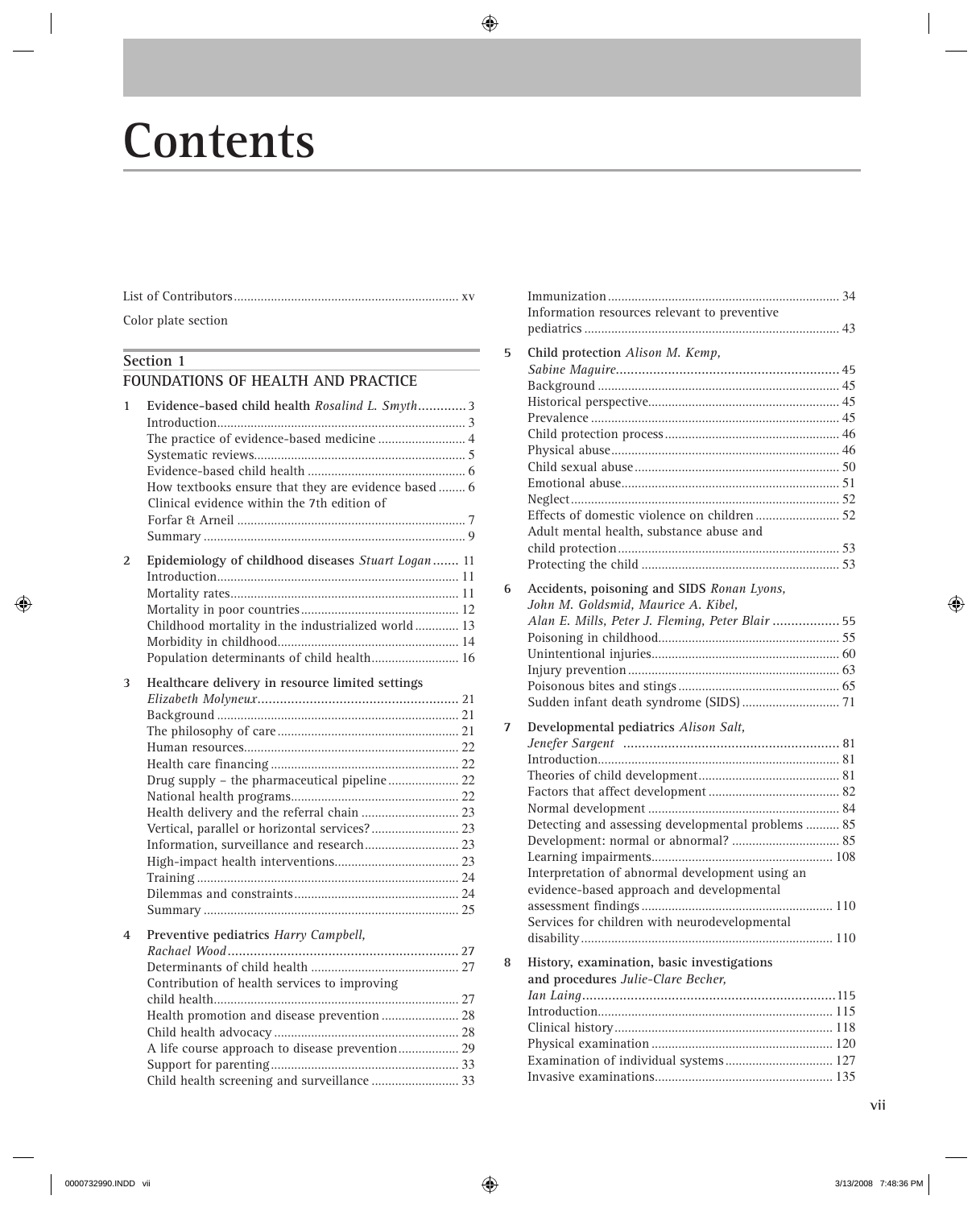## **viii** CONTENTS

|    | General principles of common investigations 144<br>Principles and practicalities of diagnostic imaging  151<br>General principles of common practical |  |
|----|-------------------------------------------------------------------------------------------------------------------------------------------------------|--|
| 9  |                                                                                                                                                       |  |
|    | Unlicensed medicines and use of licensed medicines<br>What parents and children need to know about                                                    |  |
| 10 | Ethics Ben Stenson, Sheila McLean 163<br>Children and capacity - communication                                                                        |  |

## **Section 2**

 $\bigoplus$ 

## **PERINATAL/NEONATAL MEDICINE**

| 11 | Fetal medicine Stephen C. Robson, Steven Sturgiss 175     |  |
|----|-----------------------------------------------------------|--|
|    | Prenatal screening and diagnosis of congenital            |  |
|    |                                                           |  |
|    |                                                           |  |
|    |                                                           |  |
|    | Combined serum and ultrasound screening 176               |  |
|    | Management of prenatally detected structural              |  |
|    |                                                           |  |
|    | Invasive procedures and fetal surgery 180                 |  |
|    | Assessment of fetal size and well-being 181               |  |
|    |                                                           |  |
|    |                                                           |  |
|    |                                                           |  |
|    | 12 The newborn Neil McIntosh, Ben Stenson 191             |  |
|    |                                                           |  |
|    | Definitions - World Health Organization (WHO)             |  |
|    |                                                           |  |
|    | The economics of newborn care <i>Stavros Petrou</i> . 192 |  |
|    | The normal fetal-neonatal transition Neil McIntosh 195    |  |
|    |                                                           |  |
|    | Examination of the neonate Sam Richmond 198               |  |
|    |                                                           |  |
|    | Postnatal ward routines Ben Stenson 200                   |  |
|    | Feeding the full-term newborn                             |  |
|    |                                                           |  |
|    |                                                           |  |

|    | Hypoxic-ischemic encephalopathy (HIE)                  |  |
|----|--------------------------------------------------------|--|
|    |                                                        |  |
|    | Resuscitation in the newborn Malcolm Levene 207        |  |
|    | The small for gestational age infant Neil McIntosh 211 |  |
|    | The large for gestational age infant Neil McIntosh 213 |  |
|    |                                                        |  |
|    |                                                        |  |
|    | Special care - fluid balance Terence Stephenson  215   |  |
|    | Special care - sodium and potassium Helen Budge  219   |  |
|    | Special care - thermoregulation A. J. Lyon 221         |  |
|    | Special care - enteral nutrition Alison Leaf 225       |  |
|    |                                                        |  |
|    | Organization of neonatal intensive care services       |  |
|    |                                                        |  |
|    | Practical parenteral nutrition David Wilson 231        |  |
|    | Blood gases and respiratory support Ben Stenson  233   |  |
|    | Neurodevelopmental outcome Janet Rennie 239            |  |
|    |                                                        |  |
|    |                                                        |  |
|    | Pulmonary disorders and apnea Henry L. Halliday  245   |  |
|    | Neonatal cardiovascular disease Nicholas Archer 261    |  |
|    | Gastrointestinal problems and jaundice of the          |  |
|    |                                                        |  |
|    | Hematological problems of the newborn                  |  |
|    |                                                        |  |
|    |                                                        |  |
|    | Renal disease in the neonate <i>Ian J. Ramage</i> 309  |  |
|    | Eye problems in the newborn Alistair R. Fielder 314    |  |
|    | Infection and immunity in the newborn                  |  |
|    |                                                        |  |
|    |                                                        |  |
|    | Neonatal metabolic disorders Robert Hume 333           |  |
| 13 | Infant feeding Anthony F. Williams  367                |  |
|    |                                                        |  |
|    |                                                        |  |
|    |                                                        |  |
|    |                                                        |  |
|    |                                                        |  |

## **Section 3**

## **THE SPECIALITIES**

| 14 |  |
|----|--|
|    |  |
|    |  |
|    |  |
|    |  |
|    |  |
|    |  |
|    |  |
|    |  |
|    |  |
|    |  |
|    |  |
|    |  |
|    |  |
|    |  |

Complementary feeding – weaning ................................ 373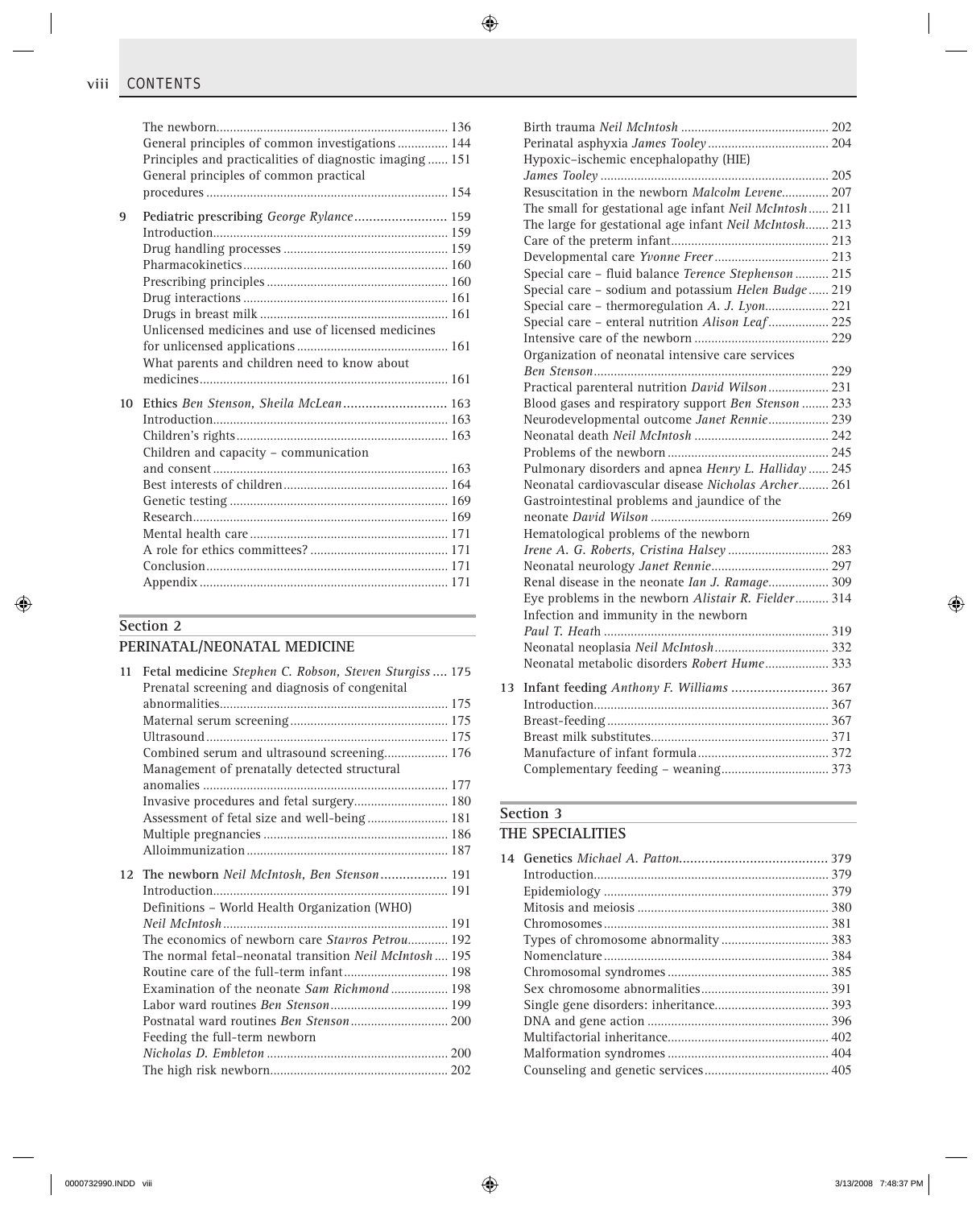| 15 | Endocrine gland disorders and disorders of<br>growth and puberty Christopher J.H. Kelnar, |
|----|-------------------------------------------------------------------------------------------|
|    |                                                                                           |
|    |                                                                                           |
|    |                                                                                           |
|    |                                                                                           |
|    |                                                                                           |
|    |                                                                                           |
|    |                                                                                           |
|    | Physical growth and development  422                                                      |
|    | Growth regulation and disorders of growth  436                                            |
|    |                                                                                           |
|    | Endocrinological aspects of puberty and                                                   |
|    |                                                                                           |
|    |                                                                                           |
|    | Other disorders related to female and male                                                |
|    |                                                                                           |
|    |                                                                                           |
|    |                                                                                           |
|    |                                                                                           |
|    |                                                                                           |
|    | Parathyroid glands and calcium metabolism 473                                             |
|    |                                                                                           |
|    |                                                                                           |
|    | The endocrine consequences of curing childhood                                            |
|    |                                                                                           |
|    | The pancreas and carbohydrate metabolism  489                                             |
|    |                                                                                           |
|    |                                                                                           |
| 16 |                                                                                           |
|    | Nutrition Barbara Golden, John Reilly  513                                                |
|    | Nutrition, growth, development and disease  513                                           |
|    | Applications and limitations of dietary reference                                         |
|    |                                                                                           |
|    | Nutritional requirements during infancy and                                               |
|    |                                                                                           |
|    |                                                                                           |
|    | Healthy diet: infancy, childhood and adolescence 518                                      |
|    |                                                                                           |
|    |                                                                                           |
|    |                                                                                           |
|    |                                                                                           |
|    | Micronutrient deficiency and excess 526                                                   |
| 17 | Fluid, electrolyte and acid-base disturbances                                             |
|    |                                                                                           |
|    |                                                                                           |
|    | Differences among babies, children and adults 532                                         |
|    | Maintenance fluid and electrolyte requirements 532                                        |
|    |                                                                                           |
|    |                                                                                           |
|    | Total body water and sodium balance  534                                                  |
|    | Compartmental distribution of water and                                                   |
|    |                                                                                           |
|    |                                                                                           |
|    |                                                                                           |
|    | Cautionary notes on laboratory tests of fluid and                                         |
|    |                                                                                           |
|    |                                                                                           |
|    |                                                                                           |
|    |                                                                                           |

|    | Appendix 1: Physical and physiological influences      |  |
|----|--------------------------------------------------------|--|
|    | on the internal distribution of water and              |  |
|    |                                                        |  |
|    | Appendix 2: Acid-base chemistry and blood gas          |  |
|    |                                                        |  |
|    |                                                        |  |
| 18 | Disorders of the urinary system Moin A. Saleem,        |  |
|    | Jane Tizard, Jan Dudley, Carol Inward,                 |  |
|    | Richard Coward, Mary McGraw  545                       |  |
|    |                                                        |  |
|    |                                                        |  |
|    |                                                        |  |
|    | Congenital abnormalities of the urinary tract 555      |  |
|    |                                                        |  |
|    |                                                        |  |
|    |                                                        |  |
|    |                                                        |  |
|    |                                                        |  |
|    |                                                        |  |
|    |                                                        |  |
|    |                                                        |  |
|    |                                                        |  |
|    |                                                        |  |
|    |                                                        |  |
|    |                                                        |  |
|    |                                                        |  |
| 19 | Disorders of the alimentary tract and liver            |  |
|    | W. Michael Bisset, Susan V. Beath, Huw R. Jenkins,     |  |
|    |                                                        |  |
|    |                                                        |  |
|    |                                                        |  |
|    |                                                        |  |
|    |                                                        |  |
|    |                                                        |  |
|    |                                                        |  |
|    |                                                        |  |
|    |                                                        |  |
|    | Inborn errors of digestion and absorption 621          |  |
|    |                                                        |  |
|    |                                                        |  |
|    |                                                        |  |
|    |                                                        |  |
|    |                                                        |  |
|    |                                                        |  |
|    | Protracted diarrhoea in early infancy  629             |  |
|    |                                                        |  |
|    |                                                        |  |
|    |                                                        |  |
|    |                                                        |  |
|    |                                                        |  |
|    |                                                        |  |
|    |                                                        |  |
| 20 | Respiratory disorders Edited by Peter Helms,           |  |
|    |                                                        |  |
|    | Introduction Peter Helms, John Henderson  658          |  |
|    | Development of the respiratory system Peter Helms  662 |  |
|    | Respiratory physiology, pathophysiology and the        |  |
|    | measurement of respiratory function 664                |  |
|    | Specific clinical indications for airway endoscopy 680 |  |
|    | Special investigations - imaging Keiran McHugh  671    |  |
|    | Endoscopy of the airway James Y. Paton,                |  |
|    |                                                        |  |
|    |                                                        |  |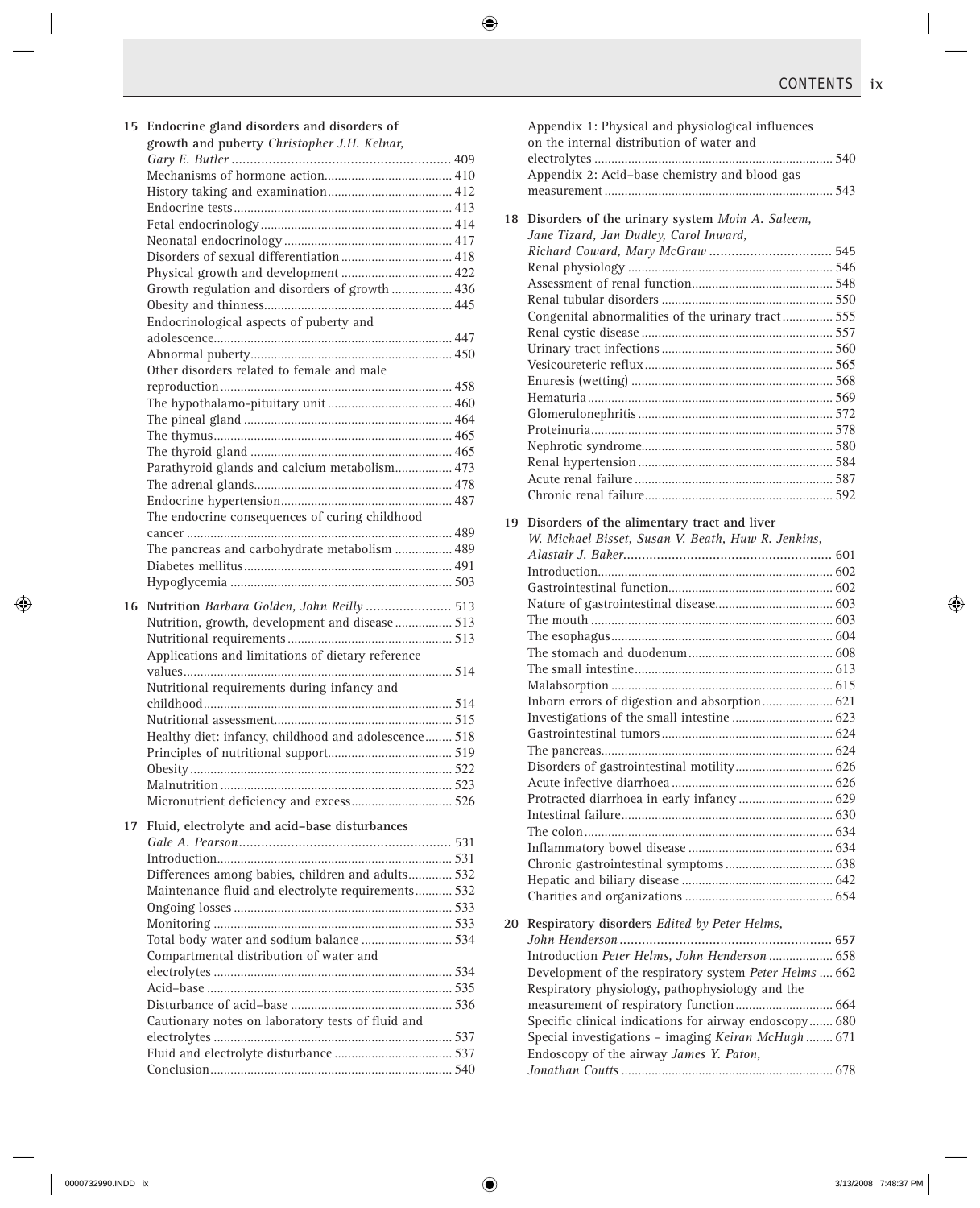# **x** CONTENTS

|    | Sleep disordered breathing John Henderson,                                                        |  |
|----|---------------------------------------------------------------------------------------------------|--|
|    |                                                                                                   |  |
|    | Asthma Paul L P Brand, Johannes H. Wildhaber  689                                                 |  |
|    | Congenital abnormalities Andrew Bush  697                                                         |  |
|    |                                                                                                   |  |
|    |                                                                                                   |  |
|    | Respiratory infections Heather Elphick 715                                                        |  |
|    | Respiratory defenses and infection in the                                                         |  |
|    |                                                                                                   |  |
|    | Chronic lung disease of prematurity                                                               |  |
|    |                                                                                                   |  |
|    |                                                                                                   |  |
| 21 | Cardiovascular disease Edited by                                                                  |  |
|    |                                                                                                   |  |
|    | Clinical assessment of heart disease                                                              |  |
|    |                                                                                                   |  |
|    | Electrocardiography Christopher Wren 748                                                          |  |
|    | Chest radiography Denise J. Kitchiner 750                                                         |  |
|    | Echocardiography Jonathan R. Skinner 750                                                          |  |
|    | Cardiac catheterization Denise J. Kitchiner 758                                                   |  |
|    | Other cardiac investigations Denise J. Kitchiner 760                                              |  |
|    | The asymptomatic child with a murmur                                                              |  |
|    |                                                                                                   |  |
|    |                                                                                                   |  |
|    |                                                                                                   |  |
|    |                                                                                                   |  |
|    | Congenital heart disease Denise J. Kitchiner 765                                                  |  |
|    | Fetal diagnosis of heart disease Denise J. Kitchiner 766                                          |  |
|    | The neonate with a congenital heart disease                                                       |  |
|    |                                                                                                   |  |
|    | The infant and child with congenital heart disease                                                |  |
|    |                                                                                                   |  |
|    |                                                                                                   |  |
|    | Cardiac arrhythmias Christopher Wren 792                                                          |  |
|    | Acquired cardiovascular disorders                                                                 |  |
|    |                                                                                                   |  |
|    |                                                                                                   |  |
| 22 | Neurology Edited by Colin Ferrie, Richard Newton and                                              |  |
|    |                                                                                                   |  |
|    | The neurological consultation Richard Newton  811                                                 |  |
|    | Investigation of suspected neurological disorders                                                 |  |
|    |                                                                                                   |  |
|    | Giving the news of disability Richard Newton  817                                                 |  |
|    | Development of the human brain Richard                                                            |  |
|    |                                                                                                   |  |
|    | Neural tube defects Richard Newton  825                                                           |  |
|    |                                                                                                   |  |
|    | The neurocutaneous diseases Richard Newton  837                                                   |  |
|    | Seizures, epilepsy and other paroxysmal                                                           |  |
|    |                                                                                                   |  |
|    |                                                                                                   |  |
|    | Headache and migraine Ishaq Abu-Arafeh 872                                                        |  |
|    |                                                                                                   |  |
|    |                                                                                                   |  |
|    | Degenerative brain disorders Omar Ismayl 898                                                      |  |
|    | Neuromuscular disease Mary Imelda Hughes 904                                                      |  |
|    | Decreased consciousness and coma                                                                  |  |
|    |                                                                                                   |  |
|    | Infectious and inflammatory disorders of the CNS                                                  |  |
|    |                                                                                                   |  |
|    | Acute paraparesis or quadraparsis                                                                 |  |
|    |                                                                                                   |  |
|    | Traumatic (accidental and non-accidental) brain and<br>spinal cord injury and neurorehabilitation |  |

|    | Childhood stroke syndromes Vijaya Ganesan  939      |  |
|----|-----------------------------------------------------|--|
|    | Speech and language delay and disorders             |  |
|    |                                                     |  |
|    |                                                     |  |
| 23 | Disorders of the blood and bone marrow Paula        |  |
|    |                                                     |  |
|    | Hematological assessment in childhood  959          |  |
|    |                                                     |  |
|    |                                                     |  |
|    |                                                     |  |
|    |                                                     |  |
|    |                                                     |  |
|    |                                                     |  |
|    |                                                     |  |
|    |                                                     |  |
|    |                                                     |  |
|    |                                                     |  |
| 24 | Oncology Guy Makin, Stefan Meyer 991                |  |
|    |                                                     |  |
|    |                                                     |  |
|    |                                                     |  |
|    |                                                     |  |
|    |                                                     |  |
|    |                                                     |  |
|    |                                                     |  |
|    |                                                     |  |
|    |                                                     |  |
|    |                                                     |  |
|    |                                                     |  |
|    |                                                     |  |
|    |                                                     |  |
|    |                                                     |  |
|    |                                                     |  |
|    |                                                     |  |
|    |                                                     |  |
|    |                                                     |  |
|    |                                                     |  |
|    |                                                     |  |
|    |                                                     |  |
|    |                                                     |  |
|    |                                                     |  |
|    |                                                     |  |
|    |                                                     |  |
|    |                                                     |  |
| 25 | Gynecological diseases Anne S. Garden 1039          |  |
|    |                                                     |  |
|    |                                                     |  |
|    |                                                     |  |
|    |                                                     |  |
|    |                                                     |  |
|    |                                                     |  |
|    |                                                     |  |
|    |                                                     |  |
|    |                                                     |  |
| 26 | Inborn errors of metabolism: biochemical genetics   |  |
|    | Edited by Neil R.M. Buist, Robert D. Steiner1049    |  |
|    |                                                     |  |
|    | Disorders of amino acid metabolism Markus           |  |
|    |                                                     |  |
|    |                                                     |  |
|    | Miscellaneous amino acid disorders 1067             |  |
|    | Fatty acid oxidation disorders Cary O. Harding 1067 |  |
|    | Disorders of carbohydrate metabolism                |  |
|    |                                                     |  |

 $\bigoplus$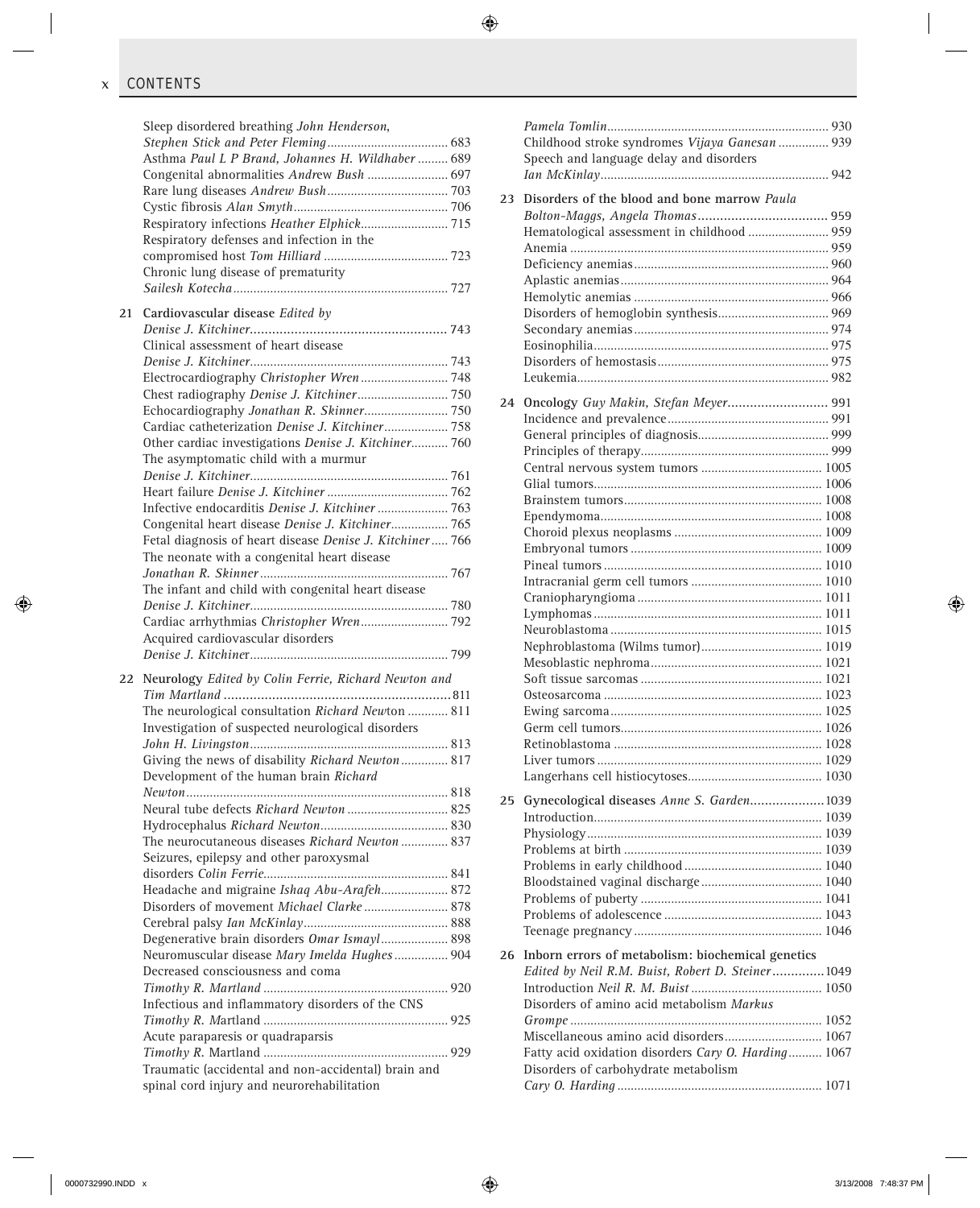# CONTENTS **xi**

|    | Disorders of pyruvate metabolism and the Krebs                                       |  |
|----|--------------------------------------------------------------------------------------|--|
|    | cycle, and lactic acidemia Neil R. M. Buist 1079                                     |  |
|    | Mitochondrial disease Greg M. Enns,                                                  |  |
|    |                                                                                      |  |
|    |                                                                                      |  |
|    |                                                                                      |  |
|    | Disorders of lipid, lipoprotein and bile acid metabolism                             |  |
|    | P. Barton Duell, Jean-Baptiste Roullet,                                              |  |
|    |                                                                                      |  |
|    | Lysosomal storage diseases Neil R. M. Buist,                                         |  |
|    |                                                                                      |  |
|    | Peroxisomal disorders Leesa M. Linck  1113                                           |  |
|    | Congenital disorders of glycosylation                                                |  |
|    | K. Michael Gibson, Greg M. Enns 1117                                                 |  |
|    | Disorders of neurotransmitter metabolism                                             |  |
|    | K. Michael Gibson, Philip L. Pearl 1119                                              |  |
|    | Disorders of purine metabolism K. Michael Gibson,                                    |  |
|    |                                                                                      |  |
|    | Disorders of pyrimidine metabolism                                                   |  |
|    | K. Michael Gibson, Neil R. M. Buist 1123                                             |  |
|    | Disorders of metal metabolism David M. Koeller 1124                                  |  |
|    |                                                                                      |  |
|    | Disorders of bilirubin David M. Koeller 1128                                         |  |
|    | Hereditary disorders of vitamin metabolism                                           |  |
|    |                                                                                      |  |
|    | Miscellaneous inborn errors of metabolism                                            |  |
|    |                                                                                      |  |
| 27 | Immunodeficiency Andrew J. Cant, E. Graham                                           |  |
|    | Davies, Catherine Cale, Andrew R. Gennery 1139                                       |  |
|    |                                                                                      |  |
|    |                                                                                      |  |
|    |                                                                                      |  |
|    |                                                                                      |  |
|    |                                                                                      |  |
|    | The development of the immune system  1146                                           |  |
|    | Immunodeficiency disorders: general principles 1148                                  |  |
|    | Diagnosis and investigation of immunodeficiency 1148                                 |  |
|    |                                                                                      |  |
|    |                                                                                      |  |
|    | Disorders of cell-mediated immunity: combined                                        |  |
|    |                                                                                      |  |
|    |                                                                                      |  |
|    | Combined immunodeficiency forming part of other                                      |  |
|    |                                                                                      |  |
|    |                                                                                      |  |
|    |                                                                                      |  |
|    |                                                                                      |  |
|    |                                                                                      |  |
|    |                                                                                      |  |
|    | Vaccination of the child with a potentially impaired                                 |  |
|    |                                                                                      |  |
|    |                                                                                      |  |
|    | Replacement immunoglobulin therapy 1172                                              |  |
|    | Replacement therapy for combined deficiencies 1172                                   |  |
|    |                                                                                      |  |
|    | Infections Edited by David Isaacs, Kim Mulholland1177                                |  |
|    | Mortality and morbidity in infectious disease                                        |  |
| 28 |                                                                                      |  |
|    |                                                                                      |  |
|    | The child with fever Peter T. Rudd 1188<br>The child with a rash Peter T. Rudd  1189 |  |

|                                                        | Fever and increased respiratory rate Craig Mellis 1192 |
|--------------------------------------------------------|--------------------------------------------------------|
|                                                        |                                                        |
|                                                        |                                                        |
|                                                        |                                                        |
| Suspected meningitis Nigel J. Klein  1194              |                                                        |
|                                                        |                                                        |
| Congenital and neonatal infections Cheryl J. Jones,    |                                                        |
|                                                        |                                                        |
| Hospital infection control Alison M. Kesson 1203       |                                                        |
|                                                        |                                                        |
| The use of the bacteriology laboratory by the          |                                                        |
|                                                        |                                                        |
| Principles of antimicrobial therapy                    |                                                        |
|                                                        |                                                        |
|                                                        |                                                        |
| Brucellosis; undulant fever Philip D. Welsby 1211      |                                                        |
|                                                        |                                                        |
|                                                        |                                                        |
| Escherichia coli C. Anthony Hart 1216                  |                                                        |
| Haemophilus influenzae Paul T. Heath and               |                                                        |
|                                                        |                                                        |
|                                                        |                                                        |
|                                                        |                                                        |
|                                                        |                                                        |
| Meningococcemia Nigel J. Klein  1226                   |                                                        |
| Mycobacterium tuberculosis J. Brian S. Coulter 1227    |                                                        |
| Mycobacteria - environmental                           |                                                        |
|                                                        |                                                        |
|                                                        |                                                        |
|                                                        |                                                        |
| Pseudomonas John R. W. Govan  1244                     |                                                        |
|                                                        |                                                        |
| Salmonellosis Stephen M. Graham  1246                  |                                                        |
| Shigella (bacillary dysentery) Karen L. Kotloff 1249   |                                                        |
|                                                        |                                                        |
| Streptococcus and Enterococcus Janice Main 1252        |                                                        |
|                                                        |                                                        |
|                                                        |                                                        |
|                                                        |                                                        |
| Yersiniosis and plague David Lalloo 1256               |                                                        |
| Infections due to viruses and allied                   |                                                        |
| organisms David Isaacs, Cheryl Jones 1258              |                                                        |
| Use of the virology laboratory by the clinician        |                                                        |
|                                                        |                                                        |
| HIV infection Caroline Foster, Diana Gibb  1259        |                                                        |
| Exanthemata Cheryl Jones, David Isaacs 1274            |                                                        |
| Herpesviruses Cheryl Jones, David Isaacs 1279          |                                                        |
| Viral and allied infections of the respiratory tract   |                                                        |
|                                                        |                                                        |
| Viral infections of the CNS Cheryl Jones,              |                                                        |
|                                                        |                                                        |
| Viruses and the gastrointestinal tract Cheryl Jones,   |                                                        |
|                                                        |                                                        |
| Ocular diseases caused by viruses and allied           |                                                        |
| organisms Cheryl Jones, David Isaacs 1298              |                                                        |
| Viral infection of the liver Cheryl Jones,             |                                                        |
|                                                        |                                                        |
| Miscellaneous viral infections Cheryl Jones,           |                                                        |
|                                                        |                                                        |
| Rickettsial infections Cheryl Jones, David Isaacs 1303 |                                                        |

 $\bigoplus$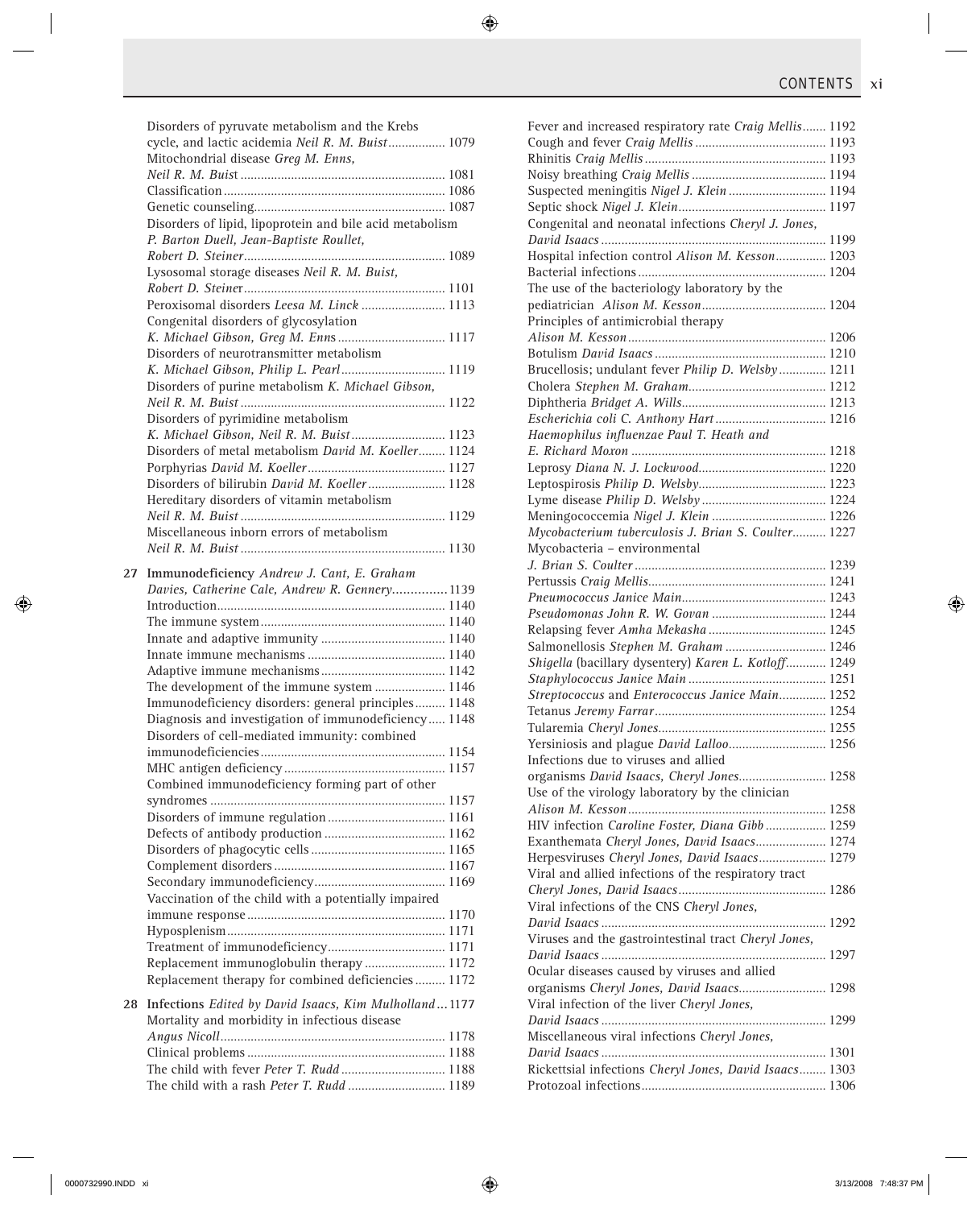## **xii** CONTENTS

|    | Amebic infections J. Brian S. Coulter 1306             |
|----|--------------------------------------------------------|
|    | Cryptosporidiosis C. Anthony Hart 1308                 |
|    |                                                        |
|    |                                                        |
|    |                                                        |
|    |                                                        |
|    |                                                        |
|    | Fungal infections C. Anthony Hart  1328                |
|    | Helminth infection John M. Goldsmid,                   |
|    |                                                        |
|    | Flies, fleas, mites and lice John M. Goldsmid,         |
|    |                                                        |
|    | Diseases transmitted by animals John M. Goldsmid,      |
|    |                                                        |
|    |                                                        |
| 29 | Disorders of bones, joints and connective tissues      |
|    | Joyce Davidson, Andrew Gavin Cleary, Colin Bruce  1385 |
|    | Assessment of the musculoskeletal system 1386          |
|    | Congenital and developmental problems 1387             |
|    | Inherited disorders of bones and joints 1397           |
|    |                                                        |
|    |                                                        |
|    |                                                        |
|    | Common orthopedic problems in childhood 1415           |
|    |                                                        |
|    | Other autoimmune rheumatic disorders 1427              |
|    |                                                        |
|    | Back problems in childhood and adolescence 1437        |
|    |                                                        |
|    | Overuse and sport-related problems in children  1440   |
|    |                                                        |
| 30 | Disorders of the skin Nigel P. Burrows  1447           |
|    |                                                        |
|    | Nevi and other developmental defects 1448              |
|    |                                                        |
|    |                                                        |
|    |                                                        |
|    | Infections and infestations of the skin 1461           |
|    |                                                        |
|    |                                                        |
|    |                                                        |
|    |                                                        |
|    |                                                        |
|    |                                                        |
|    | Idiopathic photosensitivity eruptions 1475             |
|    |                                                        |
|    |                                                        |
|    |                                                        |
| 31 | Disorders of the eye Brian W. Fleck,                   |
|    |                                                        |
|    |                                                        |
|    |                                                        |
|    | Specialized methods of examination 1487                |
|    |                                                        |
|    |                                                        |
|    |                                                        |
|    |                                                        |
|    |                                                        |
|    |                                                        |
|    |                                                        |
|    | Childhood visual loss with no abnormality on           |
|    |                                                        |
|    | Diseases of orbital and ocular tissues 1495            |

|    | Congenital abnormalities of eye development  1496       |  |
|----|---------------------------------------------------------|--|
|    |                                                         |  |
|    |                                                         |  |
|    |                                                         |  |
|    |                                                         |  |
|    |                                                         |  |
|    |                                                         |  |
|    |                                                         |  |
|    |                                                         |  |
|    | The eye in relation to medical pediatrics and clinical  |  |
|    |                                                         |  |
|    |                                                         |  |
|    | Management of the visually impaired child and           |  |
|    |                                                         |  |
|    |                                                         |  |
| 32 | Disorders of the ear, nose and throat                   |  |
|    |                                                         |  |
|    |                                                         |  |
|    |                                                         |  |
|    |                                                         |  |
|    |                                                         |  |
|    |                                                         |  |
|    |                                                         |  |
|    |                                                         |  |
|    |                                                         |  |
|    |                                                         |  |
|    |                                                         |  |
|    |                                                         |  |
|    |                                                         |  |
|    |                                                         |  |
|    |                                                         |  |
|    |                                                         |  |
| 33 | Allergic disorders Peter D. Arkwright,                  |  |
|    |                                                         |  |
|    | Definitions and explanation of terms  1519              |  |
|    | Immune mechanisms and timing of the allergic            |  |
|    |                                                         |  |
|    |                                                         |  |
|    | Genetics of allergy and allergic disorders 1520         |  |
|    |                                                         |  |
|    |                                                         |  |
|    |                                                         |  |
|    |                                                         |  |
|    |                                                         |  |
|    | Diagnosis of allergy - taking a history 1532            |  |
|    |                                                         |  |
|    | Drug treatment of anaphylaxis and acute allergies  1535 |  |
|    |                                                         |  |
|    |                                                         |  |
|    |                                                         |  |
|    |                                                         |  |
|    |                                                         |  |
| 34 | Psychiatric disorders in childhood Peter Hoare  1541    |  |
|    |                                                         |  |
|    | Normal and abnormal psychological development 1542      |  |
|    |                                                         |  |
|    |                                                         |  |
|    |                                                         |  |
|    | General features of psychiatric disturbance 1546        |  |
|    |                                                         |  |

 $\bigoplus$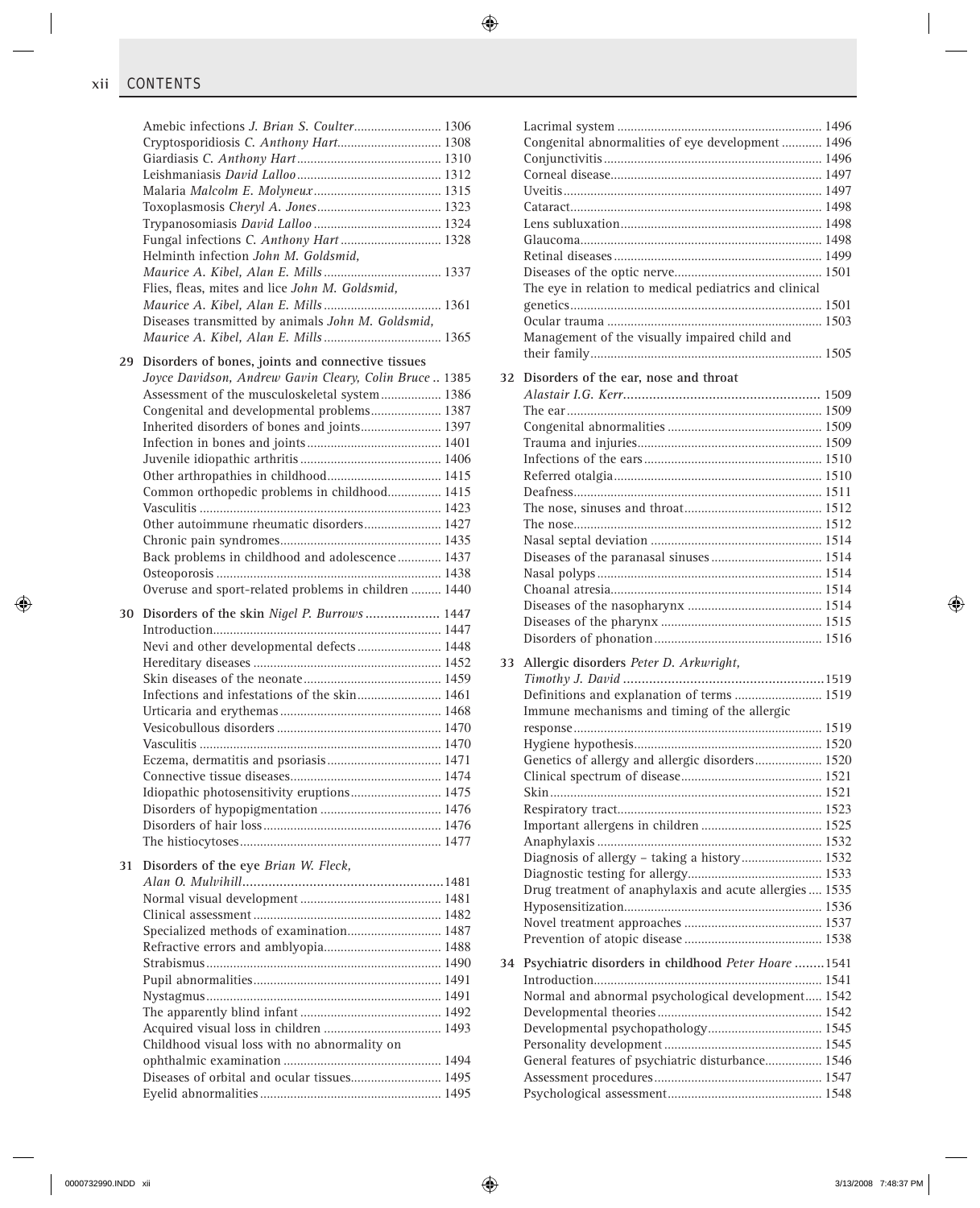| CONTENTS | X111 |
|----------|------|
|----------|------|

|    | Psychiatric aspects of child abuse  1549          |  |
|----|---------------------------------------------------|--|
|    | Pervasive developmental disorders 1550            |  |
|    |                                                   |  |
|    |                                                   |  |
|    |                                                   |  |
|    |                                                   |  |
|    |                                                   |  |
|    | Psychiatric disorders in adolescence  1560        |  |
|    | Adolescent psychiatric syndromes 1561             |  |
|    |                                                   |  |
|    | Psychiatric aspects of learning disability in     |  |
|    |                                                   |  |
| 35 | Adolescent medicine Russell Viner1571             |  |
|    |                                                   |  |
|    |                                                   |  |
|    | Why is a special medical approach needed for      |  |
|    |                                                   |  |
|    |                                                   |  |
|    | Resilience and risk in adolescent health  1575    |  |
|    | The management of ill-health in adolescence 1575  |  |
|    | Health promotion for young people 1578            |  |
|    |                                                   |  |
| 36 | Emergency care Thomas F. Beattie,                 |  |
|    |                                                   |  |
|    | Pediatric injury and emergency care 1582          |  |
|    | A pediatric emergency medical service (PEMS) 1582 |  |
|    |                                                   |  |
|    | Data analysis and problem identification 1583     |  |
|    |                                                   |  |
|    |                                                   |  |
|    |                                                   |  |
|    |                                                   |  |
|    |                                                   |  |
|    |                                                   |  |
|    | The emergency department services 1584            |  |
|    | Approach to the management of the severely ill or |  |
|    | injured child in the emergency department 1585    |  |
|    |                                                   |  |
|    | Approach to the severely injured child 1587       |  |
|    |                                                   |  |
|    |                                                   |  |
|    |                                                   |  |
|    |                                                   |  |
|    |                                                   |  |
|    |                                                   |  |
|    |                                                   |  |
|    |                                                   |  |
|    |                                                   |  |
|    |                                                   |  |
|    |                                                   |  |
|    |                                                   |  |

|    | Management of the unstable child with underlying  |  |
|----|---------------------------------------------------|--|
|    |                                                   |  |
|    |                                                   |  |
|    |                                                   |  |
|    |                                                   |  |
|    | Postresuscitation stabilization and transfer 1594 |  |
|    |                                                   |  |
|    |                                                   |  |
|    |                                                   |  |
|    | Fluids and renal replacement therapy 1599         |  |
|    |                                                   |  |
|    | A combined organ system approach to critical      |  |
|    |                                                   |  |
| 37 | Surgical pediatrics Gordon A. MacKinlay 1603      |  |
|    |                                                   |  |
|    |                                                   |  |
|    | Surgical aspects of the genitourinary tract 1620  |  |
|    | Congenital vascular malformations 1625            |  |
|    |                                                   |  |
|    |                                                   |  |
|    |                                                   |  |
| 38 | Pain and palliative care Richard F. Howard,       |  |
|    |                                                   |  |
|    |                                                   |  |
|    |                                                   |  |
|    |                                                   |  |
|    | Behavioral and multidimensional assessment 1630   |  |
|    |                                                   |  |
|    |                                                   |  |
|    |                                                   |  |
|    |                                                   |  |
|    |                                                   |  |
|    |                                                   |  |
|    |                                                   |  |
|    |                                                   |  |
|    | Impaired appetite and poor feeding  1641          |  |
|    | Psychosocial and spiritual support 1641           |  |
|    |                                                   |  |
|    |                                                   |  |

## **Section 4**

**APPENDICES AND INDEX** 

| Reference ranges for biochemical laboratory tests 1645 |  |
|--------------------------------------------------------|--|
|                                                        |  |
|                                                        |  |
|                                                        |  |
|                                                        |  |

 $\bigoplus$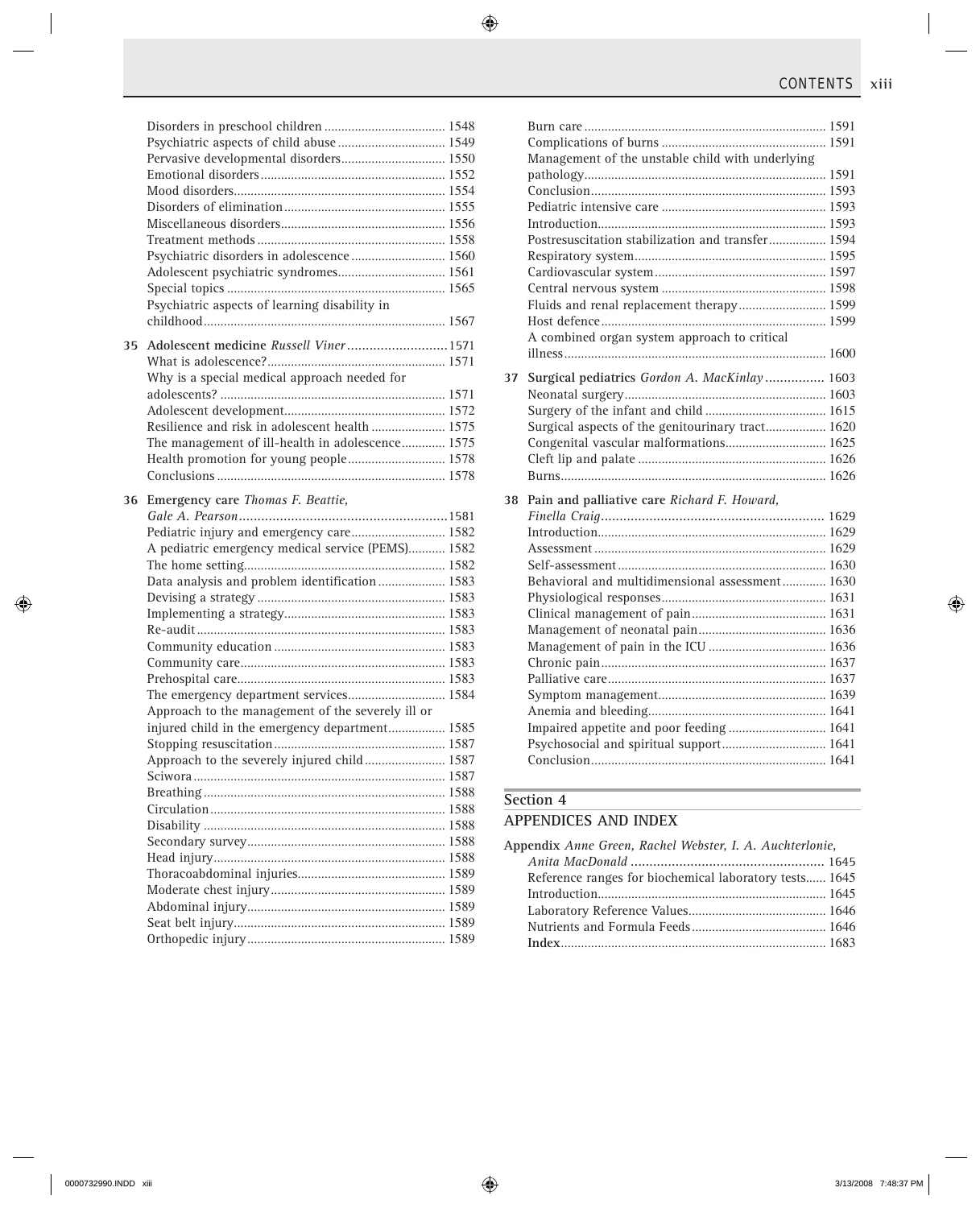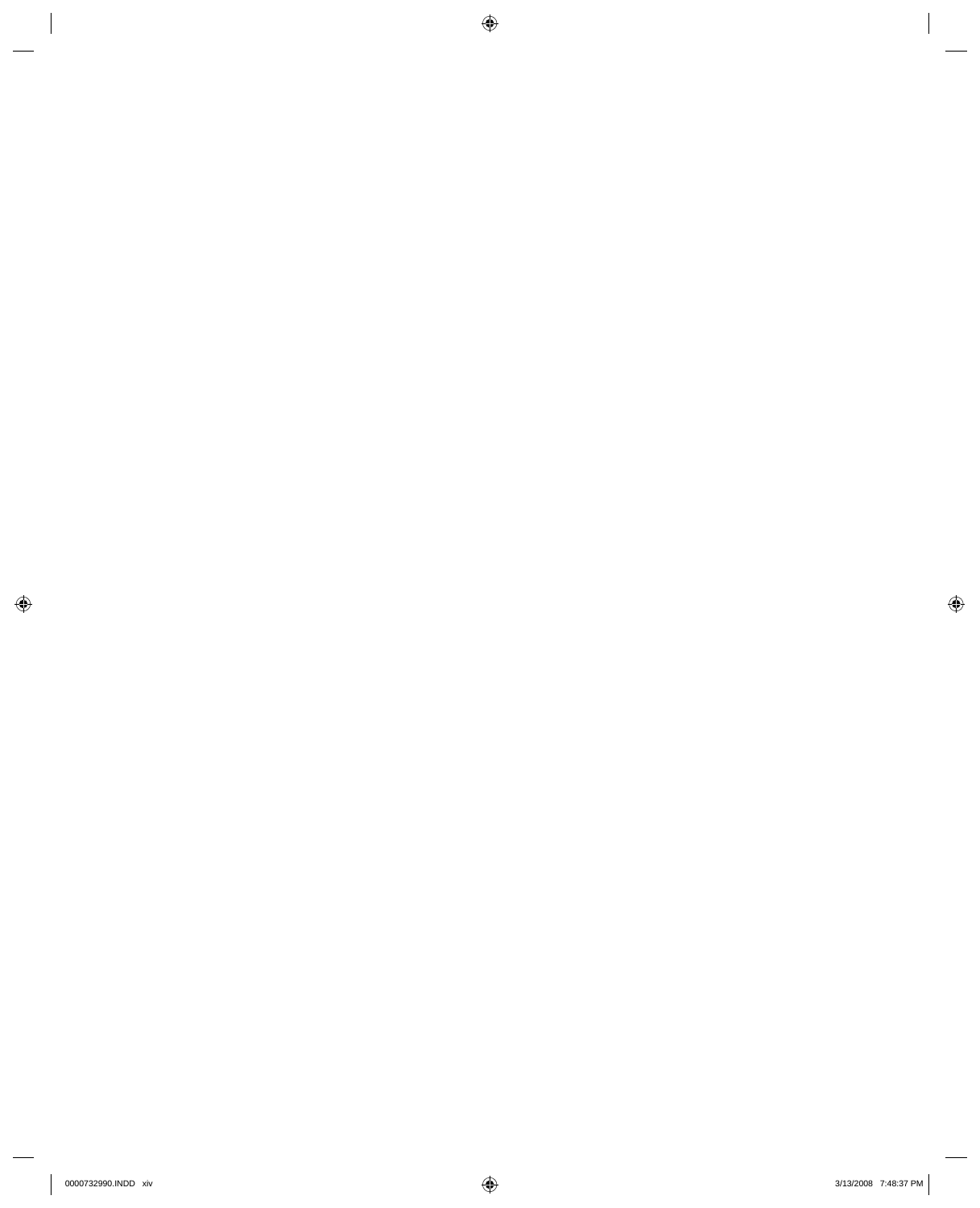# **Contributors**

Ishaq Abu-Arafeh, MBBS, MD, MRCP, FRCPCH Consultant in Paediatrics and Paediatric Neurology, Stirling Royal Infirmary, Stirling; Honorary Consultant Paediatrician, Fraser of Allander Neurosciences Unit, Royal Hospital for Sick Children, Glasgow, UK

N. Archer, MA FRCP FRCPCH DCH Consultant Paediatric Cardiologist, Oxford Children's Hospital, Oxford; Honorary Clinical Senior Lecturer, University of Oxford, Oxford, UK

Peter D. Arkwright, FRCPCH DPhil Lecturer in Child Health, Department of Child Health, University of Manchester, Manchester, UK

Ian A. Auchterlonie, MB ChB FRCPCH FRCP Honorary Consultant Paediatrician (Retired), Royal Aberdeen Children's Hospital, Aberdeen, UK

Alastair J. Baker, MB ChB FRCP FRCPCH Consultant Paediatric Hepatologist, King's College Hospital, London, UK

Susan V. Beath, BSc MB BS MRCP DTM&H FRCPCH Consultant Paediatric Hepatologist, The Liver Unit, Birmingham Childrens Hospital, Birmingham, UK

Thomas F. Beattie, MB MSc FRCSEd(A&E), FCEM, FRCPE FESEM DCH Consultant in Emergency Medicine, Royal

Hospital for Sick Children, Edinburgh; Honorary Senior Lecturer in Paediatrics, University of Edinburgh, Edinburgh, UK

**Julie-Clare Becher, MB ChB MRCPCH MD** Consultant Neonatologist, Simpson Centre for Reproductive Health, Royal Infirmary of Edinburgh, Edinburgh, UK

W. Michael Bisset, BSc MB ChB DCH MSc MD FRCPE FRCPCH

Consultant Paediatric Gastroenterologist, Department of Medical Paediatrics, Royal Aberdeen Children's Hospital, Aberdeen, UK

Peter S. Blair, PhD Medical Statistician, Senior Research Fellow, University of Bristol, Division of Child Health, Royal Hospital for Children, Bristol, UK

Paula H.B. Bolton-Maggs, FRCPCH FRCP FRCPath Consultant Haematologist, Manchester Comprehensive Care Haemophilia Centre, Department of Clinical Haematology, Manchester Royal Infirmary, Manchester, UK

#### Paul L.P. Brand, MD

Consultant Paediatrician and Director of Postgraduate Education, Princess Amalia Children's Clinic, Isala klinieken, Zwolle, The Netherlands

⊕

Colin E. Bruce, MB ChB FRCS FRCS(ORTH) Consultant Paediatric Orthopaedic Surgeon, Alder Hey Children's Hospital, Liverpool, UK

**Helen Budge**, BA BM BCh PhD MRCP FRPCH Associate Professor of Neonatology, University of Nottingham, Nottingham, **IK** 

Neil R.M. Buist, MB ChB FRCPE DCH Professor Emeritus, Departments of Paediatrics and Medical Genetics, Oregon Health and Science University, Portland, Oregon, USA

**Nigel Peter Burrows, MD FRCP** Consultant Dermatologist and Associate Lecturer, Department of Dermatology, Addenbrooke's Hospital, Cambridge, UK

**Andrew Bush, MD FRCP FRCPCH** Professor of Paediatric Respirology, Imperial College, London; Honorary Consultant Paediatric Chest Physician, Royal Brompton Hospital, London, UK

Gary Butler, MB BS MD FRCPCH Professor of Paediatrics, Institute of Health Sciences, University of Reading and Department of Paediatrics, Royal Berkshire Hospital, Reading, UK

Catherine M. Cale, MB ChB PhD MRCP MRCPCH MRCPath

Consultant in Paediatric Immunology and Immunopathology, Department of Immunology, Great Ormond Street Hospital, London, UK

**Harry Campbell**, MD FRCPE FFPH FRSE Professor of Genetic Epidemiology and Public Health Sciences, College of Medicine and Vet Medicine, University of Edinburgh, Edinburgh, UK

Andrew J. Cant, BSc MD FRCP FRCPH Consultant in Paediatric Immunology and Infectious Diseases, Newcastle General Hospital, Newcastle upon Tyne, UK

**Michael Clarke, BSc MRCP DCH FRCPCH** Consultant Paediatric Neurologist, Leeds Teaching Hospitals NHS Trust, Leeds, UK Andrew Gavin Cleary, MB ChB BSc MSc MRCPCH Consultant Paediatric Rheumatologist, Royal Liverpool Children's Hospital, Liverpool, UK

**J. Brian S. Coulter, MD FRCP(I) FRCPCH** Honorary Clinical Lecturer in Tropical Child Health, Liverpool School of Tropical Medicine, Liverpool, UK

Jonathan Coutts, MB ChB FRCPCH FRCP(Glas) Consultant Neonatal and Respiratory Paediatrician, The Queen Mother's Hospital and Royal Hospital for Sick Children, Glasgow, UK

**Richard Coward**, MB ChB MRCPCH PhD MRC Clinician Scientist and Consultant Paediatric Nephrologist, Bristol Royal Hospital for Children, Bristol, UK

Finella Craig, BSc MBBS MRCP Consultant in Paediatric Palliative Care, Great Ormond Street Hospital for Children, London, UK

Timothy J. David, MB ChB MD PhD FRCP FRCPCH DCH

Professor of Child Health and Paediatrics, Honorary Consultant Paediatrician, The University of Manchester, Manchester, UK

Joyce E. Davidson, BSc MBChB MRCP (UK) FRCPCH Consultant Paediatric Rheumatologist, Royal Hospital for Sick Children, Glasgow, and Royal Hospital for Sick Children, Edinburgh, UK

**E. Graham Davies, MB BChir MA FRCPCH** Consultant Paediatric Immunologist, Great Ormond Street Hospital, London, UK

Jan Dudley, BM MRCP(UK) FRCPCH PhD Consultant Paediatric Nephrologist, Bristol Royal Hospital for Children, Bristol, UK

#### **P. Barton Duell, MD**

Associate Professor of Medicine, Division of Endocrinology, Diabetes, and Clinical Nutrition; director, Lipid-Atherosclerosis Laboratory and Metabolic Disorders Clinic, Oregon Health and Science University, Portland, Oregon

Heather Elphick, MB ChB MRCP MRCPCH MD Specialist Registrar in Respiratory Paediatrics, Sheffield Children's Hospital, Sheffield, UK

**Nicholas D. Embleton**, BSc MD FRCPCH Consultant in Neonatal Medicine and

**xv**

◈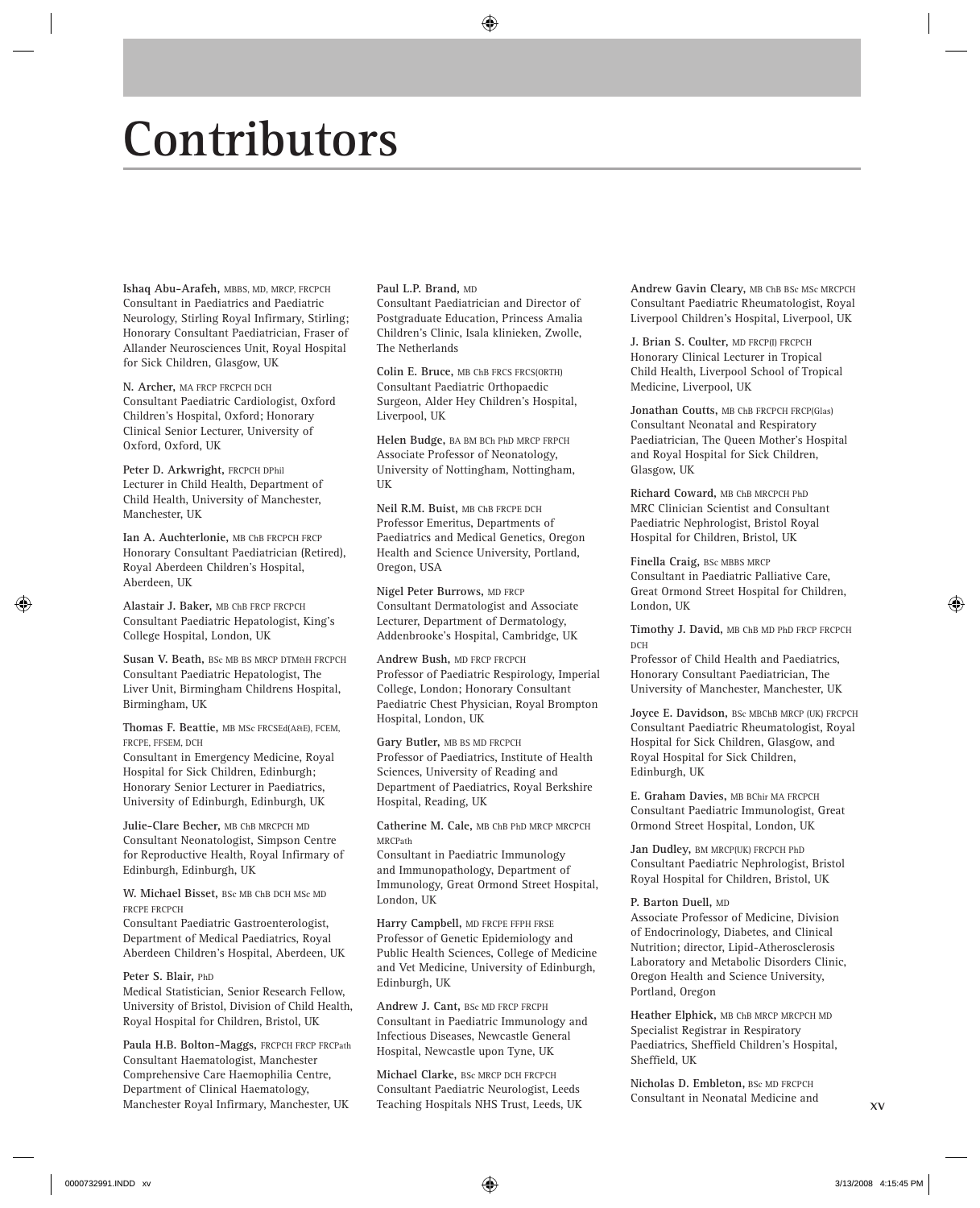#### **xvi** CONTRIBUTORS

Honorary Lecturer in Child Health, Newcastle Neonatal Service, Royal Victoria Infirmary, Newcastle upon Tyne, UK

Gregory M. Enns, MB ChB Associate Professor of Pediatrics, Director, Biochemical Genetics Program, Division of Medical Genetics, Stanford University, Stanford, California, USA

**Jeremy Farrar**, FRCP DPhil OBE Professor of Tropical Medicine Oxford University; Honorary Professor of International Health, London School of Hygiene and Tropical Medicine, London; Director, Oxford University Clinical Research Unit, The Hospital for Tropical Diseases, Ho Chi Minh City, Viet Nam

Colin D. Ferrie, BSc MB ChB MD MRCP FRCPCH Consultant Paediatric Neurologist, Department of Paediatric Neurology, Leeds General Infirmary, Leeds, UK

Alistair R. Fielder, FRCP FRCS FRCOphth Professor of Ophthalmology, Department of Optometry and Visual Science, City University, London, UK

**Brian W. Fleck, MD FRCOph** Consultant Ophthalmologist, Edinburgh Royal Infirmary and Edinburgh Royal Hospital for Sick Children, Edinburgh, UK

#### Peter J. Fleming, PhD MB ChB FRCPCH FRCP FRCP(C)

Professor of Infant Health and Developmental Physiology, University of Bristol; Consultant Paediatrician, Royal Hospital for Children, Bristol, UK

**Caroline Foster, MB BS MRCP** Honorary Clinical Research Fellow, Imperial College London; SPR Paediatric HIV, St Mary's Hospital, London, UK

Yvonne Freer, RGN RM RSCN BSc PhD Research and Practice Development Facilitator, Neonatal Intensive Care, Simpson Centre for Reproductive Health, Royal Infirmary of Edinburgh, Edinburgh, UK

Vijeya Ganesan, MRCPCH, MD Senior Lecturer in Paediatric Neurology, Institute of Child Health, University College London, London, UK

#### Anne S. Garden, FRCOG

Head of Department of Medicine and Director of the Centre for Medical Education, Lancaster University, Lancaster; Honorary Consultant in Paediatric and Adolescent Gynaecology, Royal Liverpool Children's Hospital, Liverpool; Honorary Consultant Gynaecologist, University Hospitals Morecambe Bay Trust, Morecambe, UK

Andrew R. Gennery, MD MRCP MRCPCH DCH DipMedSci

Senior Lecturer and Honorary Consultant in Paediatric Immunology, BMT Institute of Cellular Medicine, University of Newcastle upon Tyne, and Children's Bone Marrow Transplant Unit, Newcastle General Hospital, Newcastle upon Tyne, UK

⊕

Diana Gibb, MD FRCPCH MSc Professor of Paediatric Epidemiology, MRC Clinical Trials Unit, University College London, London, UK

K. Michael Gibson, PhD, FACMG Professor, Pediatrics, Pathology and Human Genetics, Division of Medical Genetics, Children's Hospital of Pittsburgh, University of Pittsburgh School of Medicine, Pittsburgh, PA, USA

**Barbara Golden ,** BSc MB BCh BAO MD FRCPI FRCPCH DCH RNutr

Associate Dean (Medicine), Clinical Senior Lecturer, Honorary Consultant International Child Health, Child Health Institute, School of Medicine, University of Aberdeen, Royal Aberdeen Children's Hospital, Aberdeen, UK

John M. Goldsmid, BSc MSc PhD FRCPath FACTM FASM CBiol FIBiol FAIBiol HonFRCPA HonFACTM Emeritus Professor, Discipline of Pathology, University of Tasmania, Hobart, Tasmania, Australia

John R.W. Govan, BSc PhD DSc Professor of Microbial Pathogenicity, Centre for Infectious Diseases, University of Edinburgh Medical School, Edinburgh, UK

Stephen M. Graham, FRACP Paediatric Research Fellow and Deputy Director Malawi-Liverpool-Wellcome Trust Clinical Research Programme, University of Malawi College of Medicine, Blantyre, Malawi; Senior Clinical Lecturer, Liverpool School of Tropical Medicine, Liverpool, UK

Anne Green, BSc MSc PhD FRCPath FRCS FIBiol FRCPCH.

Consultant Clinical Scientist, Birmingham Children's Hospital NHS Trust, Birmingham, UK

**Marcus Grompe**, MD Director, Oregon Stem Cell Center; Professor, Department of Molecular and Medical Genetics, Oregon and Health Science University, Portland, Oregon, USA

Henry L. Halliday, FRCPE FRCP FRCPCH Chair of Child Health and Welfare Research Group, Department of Child Health, Queen's University Belfast, Northern Ireland, UK

Christina Halsey, BM BCh BA MRCP MRCPath Leukaemia Research Fund Clinical Research Fellow, Faculty of Medicine, Glasgow University, Glasgow, UK

Cary O. Harding, MD Assistant Professor, Molecular and Medical Genetics; Director of the Biochemical Genetics Clinical Laboratory, Oregon Health and Science University, Portland, Oregon, USA

C. Anthony Hart, BScMB BS PhD FRCPCH FRCPath Professor, Division of Medical Microbiology, School of Infection and Host Defence, University of Liverpool, Liverpool , UK

Paul T. Heath, MB BS FRACP FRCPCH Senior Lecturer and Honorary Consultant, Paediatric Infectious Diseases, Division of Child Health, St George's University of London, London, UK

Peter J. Helms, MB BS PhD FRCP(Edin) FRCPCH Professor of Child Health, University of Aberdeen, Aberdeen, UK

John Henderson, MD FRCP FRCPCH FRCPEd Reader in Paediatric Respiratory Medicine, University of Bristol and Bristol Royal Hospital for Children, Bristol, UK

Tom Hilliard, MD FRCPCH Consultant Respiratory Paediatrician, Bristol Children's Hospital, Bristol, UK

Peter Hoare, DM FRCPsych Senior Lecturer, University of Edinburgh; Honorary Consultant Psychiatrist, Royal Hospital for Sick Children, Edinburgh, UK

**Richard F. Howard, BSc MBChB FRCA** Consultant in Anaesthesia and Pain Management, Great Ormond Street Hospital for Children, London, UK

**Imelda Hughes**, FRCPCH Consultant Paediatric Neurologist, Department of Paediatric Neurology, Royal Manchester Children's Hospital, Manchester, UK

Robert Hume, BSc MB ChB PhD FRCPEdin FRCPCH Professor of Developmental Medicine, Maternal and Child Health Sciences, University of Dundee, Dundee, UK

Carol Inward, MBBCh MD FRCPCH Consultant Paediatric Nephrologist, Bristol Royal Hospital for Children, Bristol, UK

David Isaacs, MB BChir MD FRACP FRCPCH Senior Staff Specialist at Children's Hospital at Westmead; Clinical Professor in Paediatric Infectious Diseases, University of Sydney, Sydney, Australia

**Omar Ismayl**, MD MSc MRCPCH Consultant Neurologist, Damascus University Children's Hospital, Mezza, Damascus, Syria

Huw R. Jenkins, MA MD FRCP FRCPCH Consultant Paediatric Gastroenterologist, Department of Child Health, University Hospital of Wales, Cardiff, Wales, UK

Cheryl A. Jones, MB BS PhD FRACP Associate Professor, and Sub Dean Postgraduate Studies, Discipline of Paediatrics and Child Health, University of Sydney; Sydney, New South Wales, Australia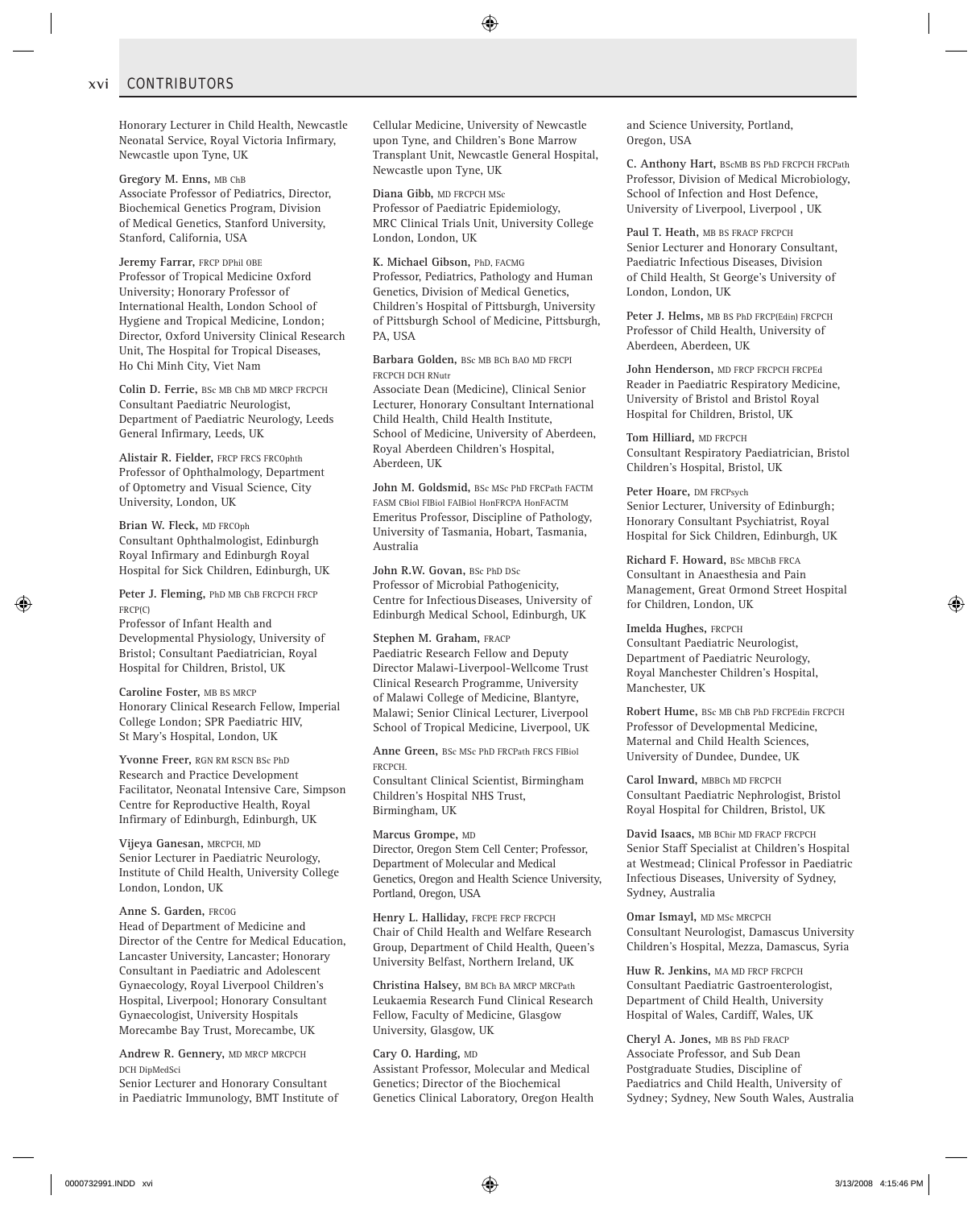⊕

Christopher J.H. Kelnar, MA MD FRCP FRCPCH Professor of Paediatric Endocrinology, Section of Child Life and Health, Division of Reproductive and Developmental Sciences, University of Edinburgh, Edinburgh, UK

**Alison M. Kemp, MB BCH DCH MRCP** FRCPCH FRCP(Edin) Reader in Child Heath, Department of Child Health, Cardiff University, Cardiff, Wales

**Alastair I.G. Kerr ,** MBChB FRCS(Edin & Glas) Consultant Otolaryngologist, Ear, Nose and Throat Department, Royal Infirmary for Sick Children, Edinburgh, UK

Alison M. Kesson, MB BS PhD FRACP FRCPA Virologist, Microbiologist and Paediatric Infectious Disease Physician, The Children's Hospital, Westmead, Sydney New South Wales; Conjoint Associate Professor, Paediatrics and Child Health, University of Sydney, Sydney New South Wales, Australia

Maurice A. Kibel, FRCP(Edin) DCH(Lond). Emeritus Professor of Child Health, School of Child and Adolescent Health,University of Cape Town, South Africa

**Denise Kitchiner, MD FRCP FRCPCH** Consultant Paediatric Cardiologist, Royal Liverpool Children's NHS Trust, Liverpool, UK

Nigel J. Klein, BSc MB BS MRCP PhD FRCPCH Professor of Infection and Immunity, University College London; Head, Infectious Diseases and Microbiology Unit, Institute of Child Health; Head, Department of Infection, University College London; Consultant in Infectious Diseases and Microbiology, Great Ormond Street Hospital NHS Trust, London, UK

David M. Koeller, MD Associate Professor, Pediatrics and Molecular and Medical Genetics; Chief, Division of Metabolism, Department of Pediatrics, Doernbecher Children's Hospital, Oregon Health and Science University, Portland,

Sailesh Kotecha, MA FRCPCH PhD Professor of Child Health, Department of Child Health, Wales College of Medicine, Cardiff University, Cardiff, Wales, UK

#### **Karen Kotloff**, MD

Oregon, USA

Professor, Pediatrics and Medicine, Center for Vaccine Development, University of Maryland School of Medicine, Baltimore, Maryland, USA

Ian A. Laing, MA MD FRCPE FRCPCH Consultant Neonatologist, Simpson Centre for Reproductive Health, Royal Infirmary of Edinburgh, Edinburgh, UK

David G. Lalloo, MB BS MD FRCP Reader In Tropical Medicine, Liverpool School of Tropical Medicine, Liverpool, UK

Alison Leaf, BSc MB ChB MD MRCP FRCPCH Consultant Neonatologist, Southmead Hospital, Bristol, UK

**Malcolm I. Levene. MD FRCPCH FMedSc** Professor of Paediatrics and Child Health, University of Leeds, Leeds General Infirmary, Leeds, UK

Leesa M. Linck, MD MPH Consultant Paediatrician, The Connty Clinic, Winthrop, Washington State, USA.

John H. Livingston, MB ChB FRCP FRCPCH Consultant Paediatric Neurologist, Department of Paediatric Neurology, Leeds General Infirmary, Leeds, UK

Stuart Logan, MB ChB MSc(Epidemiology) MSc(Econ) MRCP FRCPCH Professor of Paediatric Epidemiology; Director, Institute of Health and Social Care Research, Peninsula Medical School, St Luke's Campus, Exeter, UK

Diana N.J. Lockwood, BSc MD FRCP Consultant Physician and Leprologist, Hospital for Tropical Diseases, London, UK

Andrew J. Lyon, MA MB FRCP FRCPCH Consultant Neonatologist, Simpson Centre for Reproductive Health, Royal Infirmary of Edinburgh, Edinburgh, UK

Ronan Lyons, MD FFPH FFPHMI MPH DCH Professor of Public Health, Centre for Health Information, Research and Evaluation, School of Medicine, Swansea University, Swansea, UK

**Anita Macdonald**, PhD BSc SRD Consultant Dietician in Inherited Metabolic Disorders, Birmingham Children's Hospital, Birmingham, UK, Head of Dietetics, Birmingham Children's Hospital NHS Trust, Birmingham, UK

**Mary McGraw**, FRCP FRCPCH Consultant Paediatric Nephrologist, Bristol Royal Hospital for Children, Bristol, UK

Keiran McHugh, FRCR FRCPI DCH Consultant Paediatric Radiologist, Great Ormond Street Hospital for Children, London, UK

Neil McIntosh, DSc(Med) Professor of Child Life and Health, Department of Child Life and Health, University of Edinburgh; Honorary Consultant Paediatrician, Lothian University Hospitals NHS Trust, Edinburgh, UK

G.A. Mackinlay, MB BS LRCP FRCSEd FRCSEng FRCPCH

Senior Lecturer, Department of Clinical Surgery, University of Edinburgh; Consultant Paediatric Surgeon, Department of Paediatric Surgery, Royal Hospital for Sick Children, Edinburgh, UK

Ian McKinley, OBE BSc MB ChB DCH FRCP FRCPCH Senior Lecturer in Child Health, McKay-Gordon Centre, Royal Manchester Children's Hospital, Manchester, UK

Sheila A.M. McLean, LLB MLitt PhD LLD FRSE FRCGP FMedSci FRCP(Edin) FRSA International Bar Association Professor of Law and Ethics in Medicine, University of Glasgow, Glasgow, UK

Sabine Maguire, MB BCh BAO MRCPI FRCPI FRCPCH Senior Lecturer in Child Health, Cardiff University, Department of Child Health, Cardiff, UK

Janice Main, FRCP(Edin) FRCP(Lond) Reader and Consultant Physician in Infectious diseases and General Medicine, Department of Medicine, Imperial College, St Mary's Hospital, London, UK

Guy Makin, **BA BM BCh PhD MRCP FRCPCH** Senior Lecturer in Paediatric Oncology, University of Manchester; Honorary Consultant Paediatric Oncologist, Royal Manchester Children's Hospital, Manchester, UK

Timothy Martland, MB ChB MRCP MRCPCH Consultant Paediatric Neurologist, Department of Paediatric Neurology, Royal Manchester Children's Hospital, Manchester, UK

**Amha Mekasha ,** MD MSc Associate Professor of Paediatrics and Child Health, Department of Paediatrics and Child Health, Addis Ababa University, Adis Ababa, Ethiopia

Craig Mellis, MB BS MPH MD FRACP Head of School, Associate Dean, Central Clinic School, Faculty of Medicine, The University of Sydney, Sydney, Australia

Stefan Meyer, MD PhD MRCPCH

CRUK Clinician Scientist and Consultant Paediatric Oncologist, Univeristy of Manchester, Royal Manchester Children's Hospital and Young Oncology Unit, Christie Hospital, Manchester, UK, Stefan Meyer MD PhD MRCPCH

Alan E. Mills, MA MB DCP DPath FRCPA. FFPathRCPI FACTM Consultant Pathologist, Dorevitch Pathology, Bendigo, Victoria, Australia

Elizabeth Molyneux, OBE FRCP FRCPCH FEM Professor and Head of Department of Paediatrics, College of Medicine, Blantyre, Malawi, C Africa.

Malcolm E. Molyneux, MD FRCP FMedSci Director, Malawi-Liverpool-Wellcome Trust Clinical Research Programme, College of Medicine, University of Malawi, Malawi; Professor of Tropical Medicine, School of Tropical Medicine, University of Liverpool, Liverpool, UK

⊕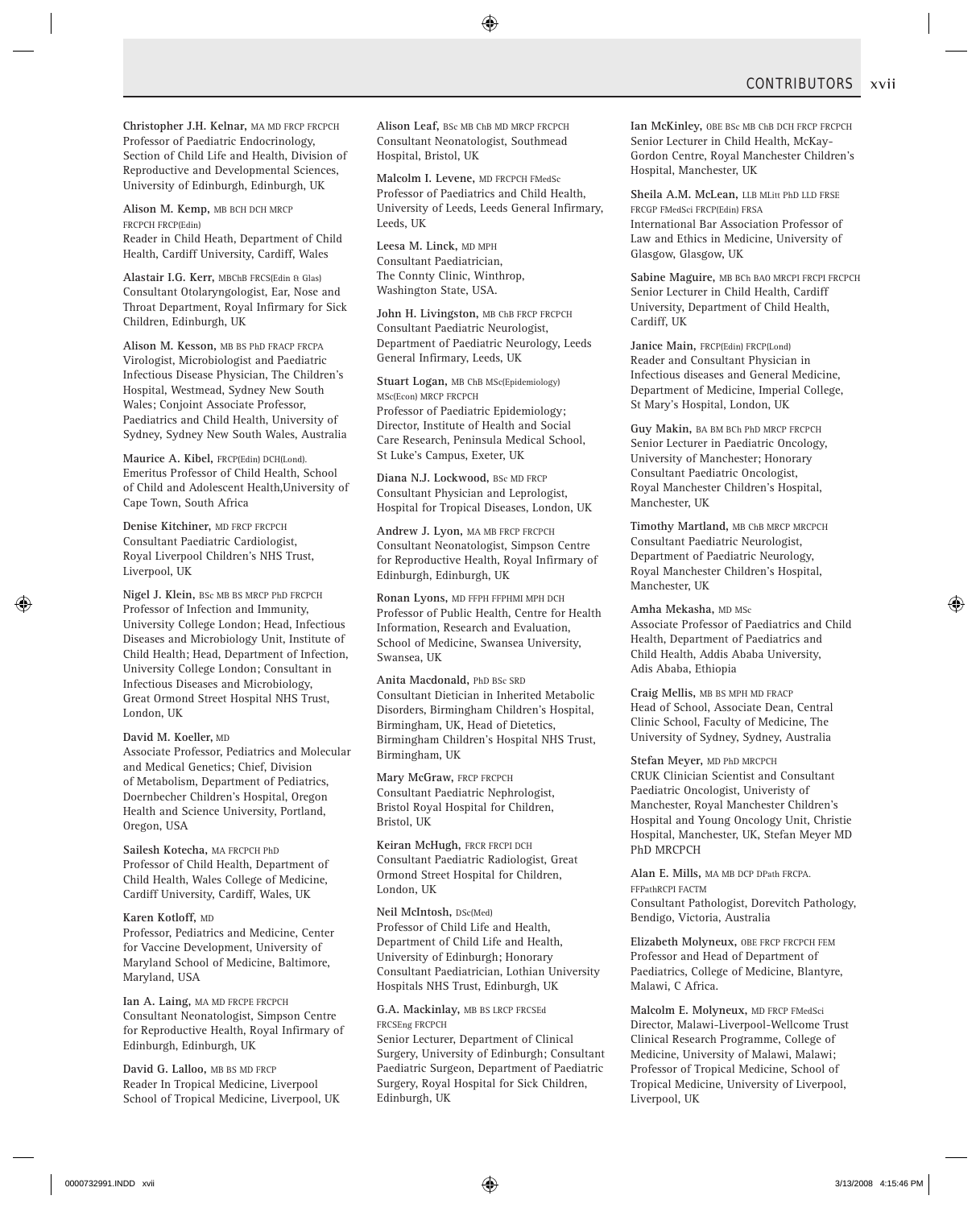#### **xviii** CONTRIBUTORS

**Kim Mulholland**, MD FRACP Professor of Child Health, London School of Hygiene and Tropical Medicine, London, UK, Infectious Disease Epidemiology Unit, London School of Hygiene and Tropical Medicine, London, UK

Alan O. Mulvihill, FRCSI FRCSEd Consultant Ophthalmic Surgeon, Princess Alexandra Eye Pavilion and Royal Hospital for Sick Children, Edinburgh, UK

**Richard W. Newton, MD FRCPCH FRCP** Consultant Paediatric Neurologist, Royal Manchester Children's Hospital, Manchester, UK

Angus Nicoll, CBE FFPHM FRCP FRCPCH Director, Communicable Disease Surveilaance Centre, Centre for Infection, Health Protection Agency, London, UK

James Y. Paton, MD, FRCPCH FRCPSG Reader in Paediatric Respiratory Medicine, Division of Developmental Medicine, University of Glasgow, Royal Hospital for Sick Children, Glasgow, UK

Michael A. Patton, MA MSc MBChB FRCPCH Professor of Medical Genetics and Consultant Medical Geneticist, Department of Medical Genetics, St George's Hospital Medical School, London, UK

Philip L. Pearl, MD Associate Professor of Paediatrics and Neurology, Department of Neurology, Children's National Medical Center, The George Washington University School of Medicine, Washington DC, USA

Gale A. Pearson, MB BS MRCP FRCPCH Consultant in Paediatric Intensive Care, Birmingham Children's Hospital, Birmingham, UK

Stavros Petrou, BSc MPhil PhD MRC Senior Non-Clinical Research Fellow, National Perinatal Epidemiology Unit, University of Oxford, Oxford, UK

Ian J. Ramage, FRCPCH Consultant Paediatric Nephrologist, Royal Hospital for Sick Children, Glasgow, UK

John J. Reilly, BSc PhD Professor of Paediatric Energy Metabolism, University Division of Developmental Medicine, Royal Hospital for Sick Children, Glasgow, UK

**J.M. Rennie, MD FRCP FRCPCH DCH** Consultant and Senior Lecturer in Neonatal Medicine, Elizabeth Garrett Anderson and Obstetric Hospital, University College London Hospitals, London

Sam Richmond, MB BS FRCP FRCPCH Consultant Neonatologist, Sunderland Royal Hospital, Sunderland, UK

Irene A.G. Roberts, MD FRCP FRCPath FRCPCH DRCOG

⊕

Professor of Paediatric Haematology and Consultant Paediatric Haematologist, Hammersmith Hospital and St Mary's Hospitals, Imperial College, London, UK

Peter T. Rudd, MD FRCPCH Consultant Paediatrician, Royal United Hospital, Bath, UK

S.C. Robson, MD MRCOG Professor of Fetal Medicine, School of Surgical and Reproductive Sciences, Newcastle University, Newcastle upon Tyne, UK

Jean-Baptiste Roullet, PhD Associate Professor (Research), Division of Metabolism, Department of Paediatrics, Oregon Health and Science University, Portland, Oregon, USA; Adjunct Associate Professor of Pharmacology and Therapeutics, University of Calgary, Calgary, Alberta, Canada

**George Rylance**, MB FRCPCH Consultant in Paediatrics, Department of Child Health, Royal Victoria Infirmary, Newcastle upon Tyne, UK

**Moin A. Saleem, MB BS FRCP PhD** Reader and Honorary Consultant Paediatric Nephrologist, Bristol Children's Hospital, University of Bristol, Bristol, UK

Alison Salt, MB BS MSc FRACP FRCPCH Consultant Developmental Paediatrician, Neurodisability Service, Great Ormond Street Hospital for Children NHS Trust and Institute of Child Health, London, UK

**Jenefer Sargent**, MA MB BCh MSc MRCPCH Consultant Developmental Paediatrician, Neurodisability Service, Great Ormond Hospital for Children NHS Trust, London, UK

Ayad Shafiq, FRCOphth MRCPPaeds DCH BM BCh Consultant Ophthalmologist, Royal Victoria Hospital, Newcastle upon Tyne, UK

Jonathan R. Skinner, MB ChB FRCPCH FRACP MD Paediatric Cardiologist, Green Lane Paediatric and Cardiac Services, Starship Children's Hospital, Auckland, New Zealand

Alan Smyth, MA MB BS MRCP MD FRCPCH Reader in Child Health, University of Nottingham; Honorary Consultant in Paediatric Respiratory Medicine, Nottingham University Hospitals NHS Trust, Nottingham, UK

Rosalind L. Smyth, MA MB BS MD FRCPCH Brough Professor of Paediatric Medicine, University of Liverpool, Liverpool, UK

**Robert D. Steiner, MD** Professor, Pediatrics and Molecular and Medical Genetics; Vice Chair for Research, Department of Pediatrics, Doernbecher

Children's Hospital; Deputy Director,Oregon Clinical and Translational Research Institute, Oregon Health and Science University, Portland, Oregon, USA

**Ben Stenson, MD FRCPCH FRCPE** Consultant Neonatologist, Simpson Centre for Reproductive Health, Royal Infirmary of Edinburgh, Edinburgh, UK

Terence Stephenson, DM FRCP FRCPCH Professor of Child Health; Dean, Faculty of Medicine and Health Sciences, Medical School, University of Nottingham, Queen's Medical Centre, Nottingham, UK

Stephen Stick, PhD MB BChir MRCP FRACP Associate Professor, Department of Respiratory Medicine, Princess Margaret Hospital for Children, University of Western Australia, Australia

**Stephen Sturgiss, MD MRCOG** Consultant in Obstetrics and Fetal Medicine, Royal Victoria Infirmary, Newcastle upon Tyne, UK

David Sweet, MD FRCPCH Consultant Neonatologist, Royal Maternity Hospital, Belfast, Northern Ireland, UK

Angela E. Thomas, MB BS PhD FRCPE FRCPath FRCPCH

Consultant Paediatric Haematologist, Royal Hospital for Sick Children, Edinburgh, UK

James Tooley, MB BS MRCPCH Consultant in Neonatal Medicine, Neonatal Intensive Care Unit, St Michael's Hospital, Bristol, UK

**E. Jane Tizard, MB BS, FRCP FRCPCH** Consultant Paediatric Nephrologist, Bristol Royal Hospital for Children, Bristol, UK

Russell Viner, MB BS FRCPCH FRACP FRCP PhD Consultant in Adolescent Medicine and Endocrinology, Department of Paediatrics, Middlesex Hospital, London, UK

**Rachel Webster, BSc PhD DipRCPath** Clinical Scientist, Department of Clinical Biochemistry, Birmingham Children's Hospital, Birmingham, UK

**Philip D. Welsby, FRCP(Ed)** Consultant in Infectious Diseases, Infectious Disease Unit, Western General Hospital, Edinburgh, UK

Johannes Wildhaber, MD PhD Head, Division of Respiratory Medicine, University Children's Hospital, Zürich, Switzerland

Anthony F. Williams, BSc DPhil MB BS FRCP FRCPCH Reader in Child Nutrition, St George's, University of London, London, UK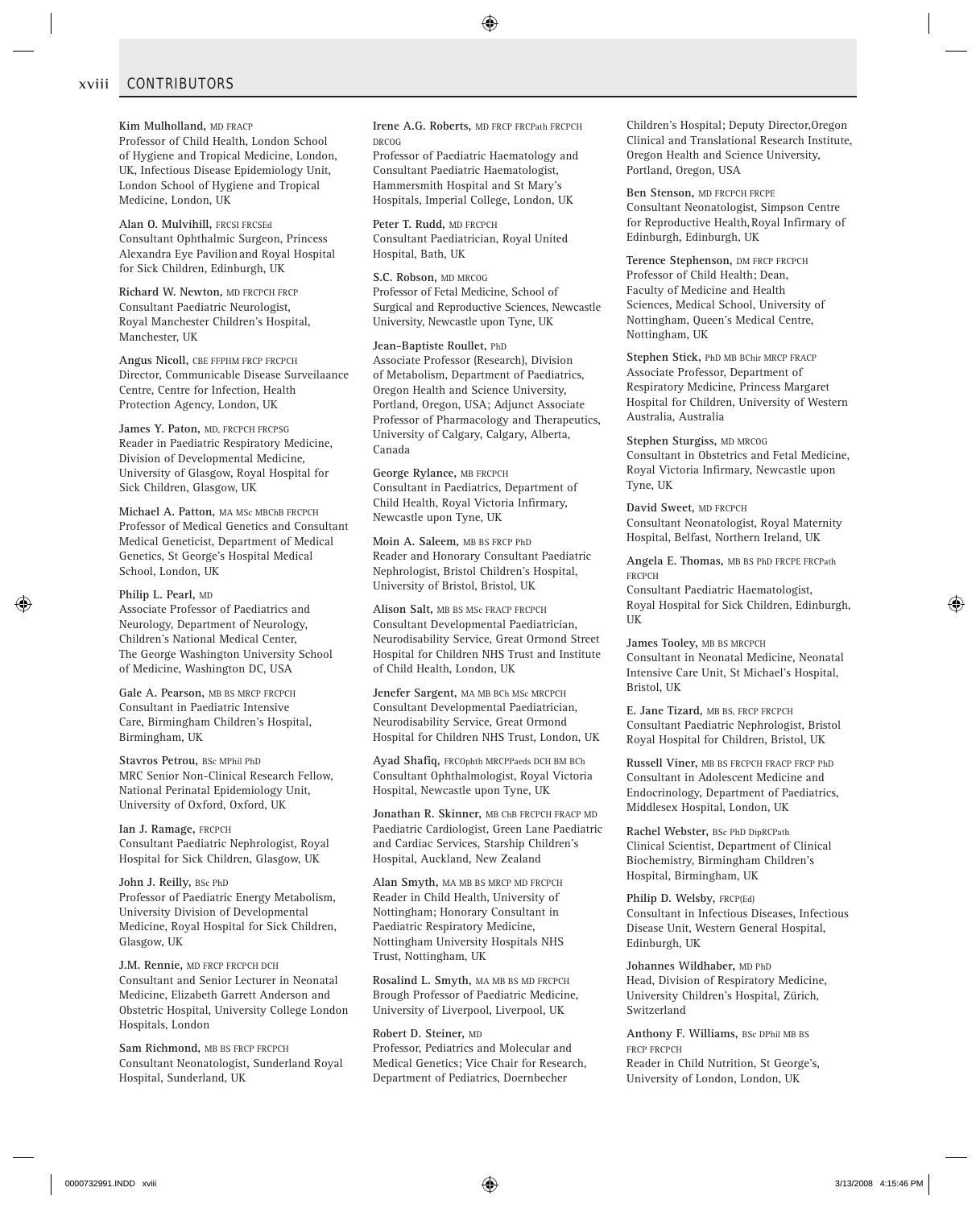Bridget A. Wills, BmedSci BM BS MRCP DTM&H Clinical Senior Lecturer in Paediatrics, University of Oxford – Wellcome Trust Clinical Research Unit, Ho Chi Minh City, Vietnam

David C. Wilson, MD FRCP FRCPCH Senior Lecturer in Paediatric Gastroenterology and Nutrition, Child Life and Health, Department of Reproductive and Developmental Sciences, University of Edinburgh, Edinburgh, UK

Rachael Wood, BSc MB ChB DCH MFH MFPH Clinical Academic Fellow, Department of Public Health Sciences and Centre for International Public Health Policy University of Edinburgh, Edinburgh, UK

Christopher Wren, MB ChB FRCP FRCPCH Consultant Paediatric Cardiologist, Freeman Hospital, Newcastle upon Tyne, UK

 $\bigoplus$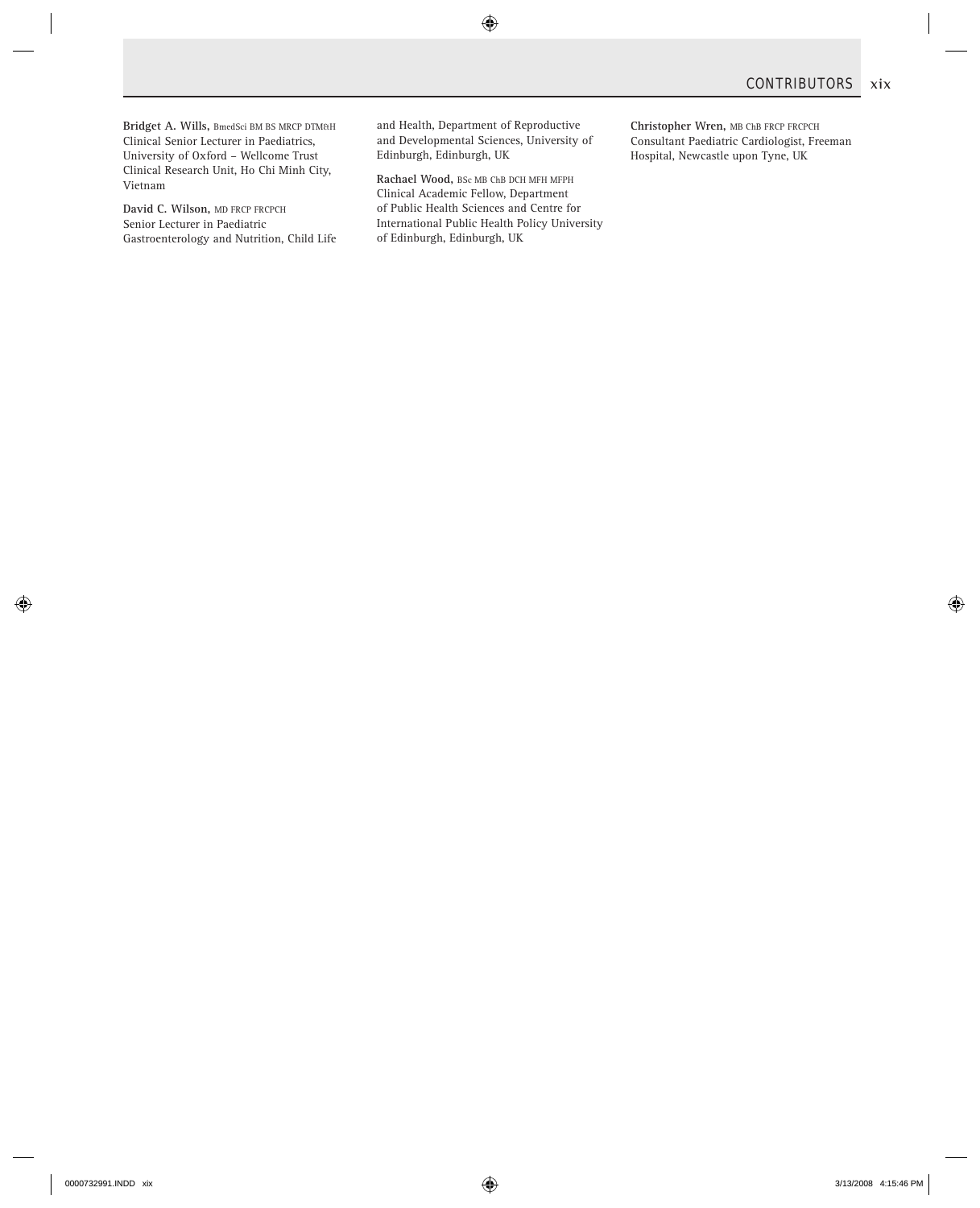